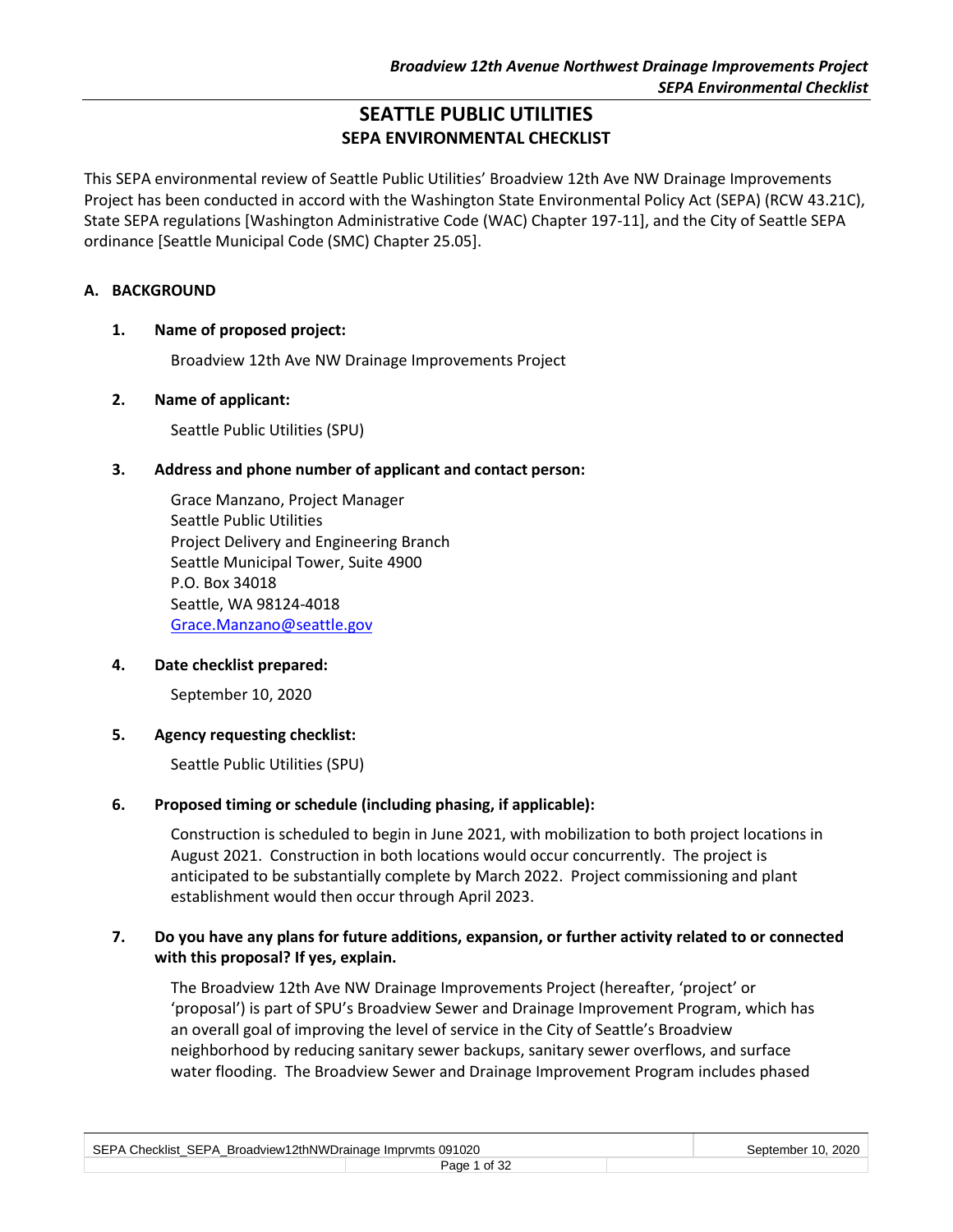sewer and drainage improvement projects in the 12th Ave NW sewer basin and the Dayton Ave N sewer basin. The Program contemplates future capital construction projects that have not yet been identified.

#### **8. List any environmental information you know about that has been prepared, or will be prepared, directly related to this proposal.**

#### Publicly Available Documents

Brown and Caldwell. 2020. Draft Basis of Design Report, 12th Ave NW Drainage Improvements (Revision 1). July .

Herrera Environmental Consultants. 2020. Environmentally Critical Areas Report, Broadview 12th Ave NW Drainage Improvements Project. August.

Shannon and Wilson. 2014. Broadview Sewer and Drainage Improvements Project Data and Preliminary Interpretation Report 12th Ave NW Drainage Studies. May.

SPU. 2019. Draft Geotechnical Report, Broadview Sewer and Drainage Improvements 12th Ave Basin. March.

SPU. 2016. Broadview Groundwater Conveyance Reconnaissance Drainage Investigation Fact Sheet. December.

#### **9. Do you know whether applications are pending for governmental approvals of other proposals directly affecting the property covered by your proposal? If yes, explain.**

No applications are known to be pending for governmental approvals of other proposals directly affecting the property covered by this proposal.

#### **10. List any government approvals or permits that will be needed for your proposal, if known.**

Implementation of this project may require some or all of the following permits and approvals:

#### City of Seattle Departments of Transportation (SDOT)

- Construction Use Permit (type 31 for construction in street rights-of-way [ROW])
- Street Improvement Permit (SIP) for non-combined sewer overflow projects

City of Seattle Department of Construction and Inspections (SDCI):

• Variance from the City of Seattle noise ordinance if construction outside of authorized hours is necessary

SPU

- Side Sewer Permit/Side Sewer Permit for Temporary Dewatering
- Stormwater Code Compliance

#### King County

- Puget Sound Air Pollution Control Agency Notice of Construction
- Industrial Waste Discharge Permit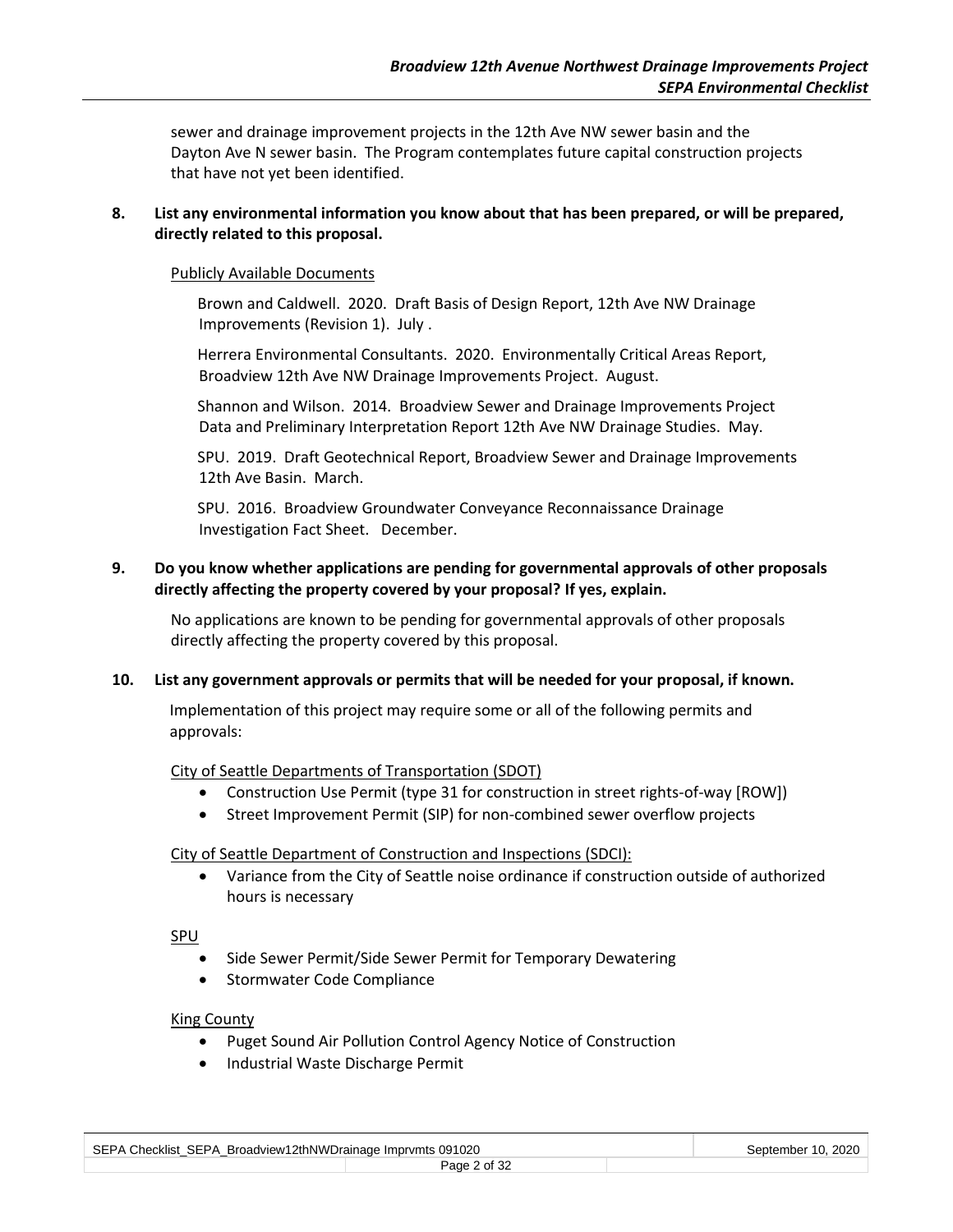Washington State Department of Archaeological and Historic Preservation

• National Historic and Preservation Act Section 106 compliance (linked to Clean Water Act [CWA] Section 404 permit)

## Washington State Department of Ecology (Ecology)

- National Pollutant Discharge Elimination System (NPDES) Construction Stormwater General Permit
- CWA Section 401 Water Quality Certification (linked to CWA Section 404 Permit)

## Washington Department of Fish and Wildlife (WDFW)

• Hydraulic Project Approval (HPA)

## US Army Corps of Engineers (Corps)

• CWA Section 404 Nationwide Permit authorization

## US Fish and Wildlife Service and/or National Marine Fisheries Service

- Endangered Species Act (ESA) compliance (linked to CWA Section 404 Permit)
- Magnuson-Stevens Fishery Conservation and Management Act compliance (Essential Fish Habitat) (linked to CWA Section 404 Permit)
- **11. Give a brief, complete description of your proposal, including the proposed uses and the size of the project and site. There are several questions later in this checklist that ask you to describe certain aspects of your proposal. You do not need to repeat those answers on this page.**

The Broadview neighborhood of the City of Seattle is currently served by an informal drainage network involving ditches, culverts, and sandboxes as opposed to a formalized drainage network involving pipes, catch basins, junction boxes, and inlets. Sandboxes are woodenlidded boxes filled with sand or gravel; they drain directly into the ground or to a culvert as part of the informal ditch and culvert network. Stormwater is collected, conveyed, and eventually discharged to Mohlendorph Creek, a tributary to the Puget Sound tributary Pipers Creek.

Portions of the Broadview neighborhood experience localized flooding when the informal drainage system overtops during certain storm events. During more intense storm events, storm flows leave the public ROW and enter private property, sometimes flooding private structures. The 12th Ave NW Drainage Improvements Project would address localized flooding in the West Fork Mohlendorph Creek watershed and water quality in Mohlendorph Creek by improving the drainage system.

The West Fork Mohlendorph Creek watershed starts near NW 135th Pl and drains southwest, encompassing a large area west of 8th Ave NW and south of 125th Ave NW. The creek receives most of the stormwater runoff from the area south of NW 132nd St. Based on modeling, storm flows from this area are currently expected to overtop ditches and culverts and enter adjacent roadways more than once annually (on average) and enter some private parcels once every 1 to 7 years (on average).

The project would build two main types of new storm system improvements: natural drainage systems (bioretention swales) to detain flows and provide water quality treatment, and a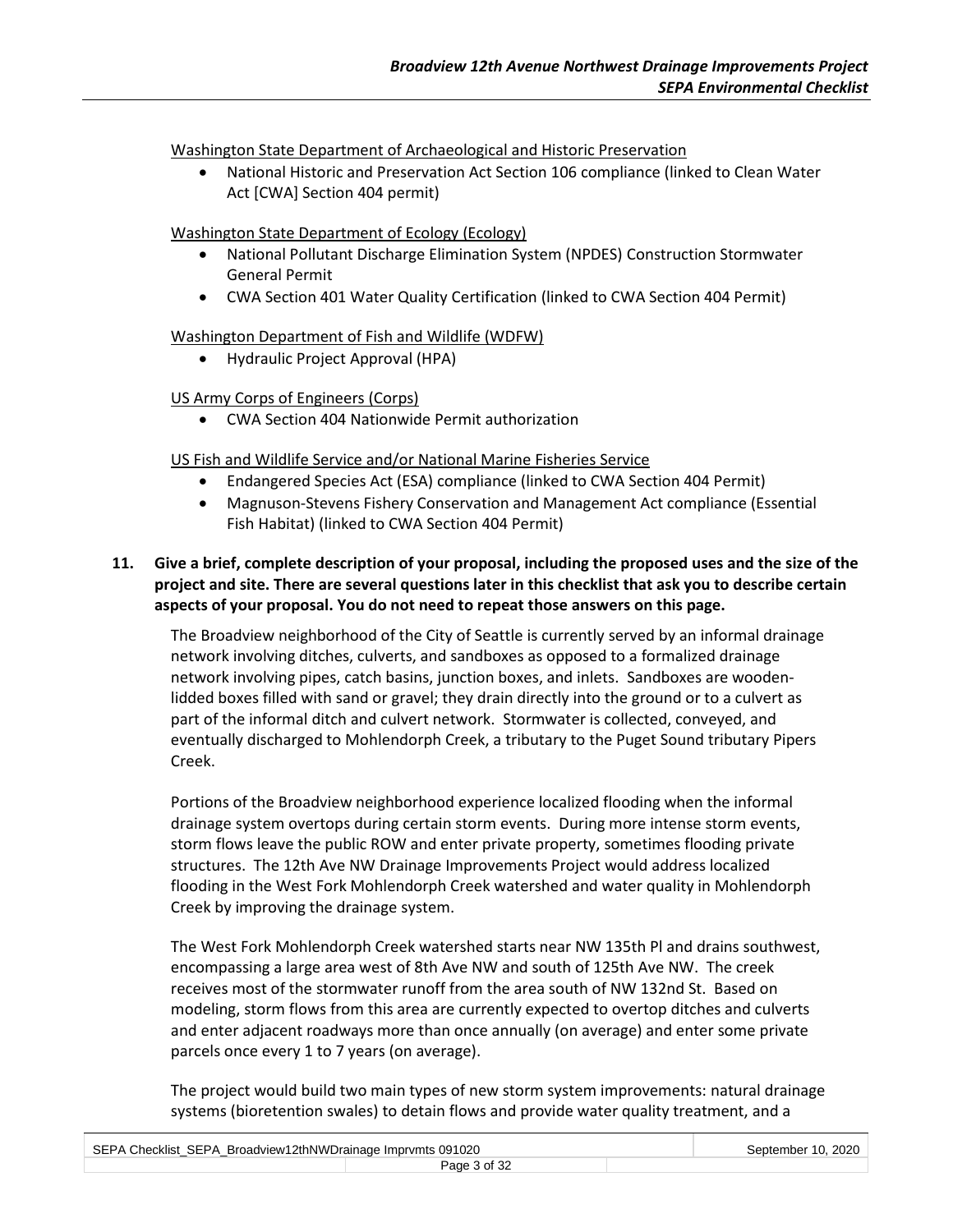combination of conveyance pipes and large underground storage pipes (grey infrastructure) to hold water and help protect against flooding during storms. These improvements would be built under the same construction contract

The new piped system and natural drainage systems would be designed to meet a 25-year level of service. This means based on historical rainfall data that the system should only be overwhelmed by a significant storm event about once every 25 years on average. When this happens, flooding would occur in similar patterns as experienced now.

All proposed natural drainage facilities would be in street ROWs between the roadway edge of pavement and parcel property lines. Bioretention swales would include three inches of mulch atop 18 inches of bioretention soil media and a 6-inch diameter underdrain pipe connected to existing drainage infrastructure. The crown of the underdrain pipe would be separated from the bioretention media with a minimum 6 inches of a polishing medium that removes certain chemicals, hydrocarbons, and odors. Ponding depth would range between two and six inches with four to six inches of freeboard. The project would include the following natural drainage system improvements:

- a. Install bioretention cells and associated infrastructure on the north side of NW 130th St between 3rd Ave NW and 1st Ave NW, including conveyance improvements at the intersections of 1st Ave NW, 2nd Ave NW, and 3rd Ave NW;
- b. Install bioretention cells and associated infrastructure on the south side of NW 127th St between 3rd Ave NW and 1st Ave NW including conveyance improvements at the intersections of 1st Ave NW, 2nd Ave NW, and 3rd Ave NW;
- c. Install curb bulbs with bioretention, including associated infrastructure at the northeast corner of NW 130th St and 1st Ave NW and replacing a portion of existing curb and gutter sidewalk;
- d. Widen NW 127th St to provide an extra 2.5 to 3.5 feet to the through lane and add a new asphalt-thickened edge (one foot) to formalize roadway drainage;
- e. Adjust existing utilities (including gas mains and services) as required to install proposed improvements;
- f. Remove existing pavement to allow construction of proposed improvements;
- g. Install new Americans with Disabilities Act (ADA)-compliant curb ramps at intersections with vertical curbs, where required by SDOT;
- h. Install new ADA-compliant detectable warning plates at curbless intersections, where required by SDOT; and
- i. Restore pavement.

The proposed conveyance and storage improvements would be connected with and designed to work with existing stormwater drainage infrastructure. Asphalt-thickened edges or berms would be installed, as needed, to prevent stormwater runoff from the street from flowing

| SEPA Checklist SEPA Broadview12thNWDrainage Imprymts 091020 |              | September 10, 2020 |
|-------------------------------------------------------------|--------------|--------------------|
|                                                             | Page 4 of 32 |                    |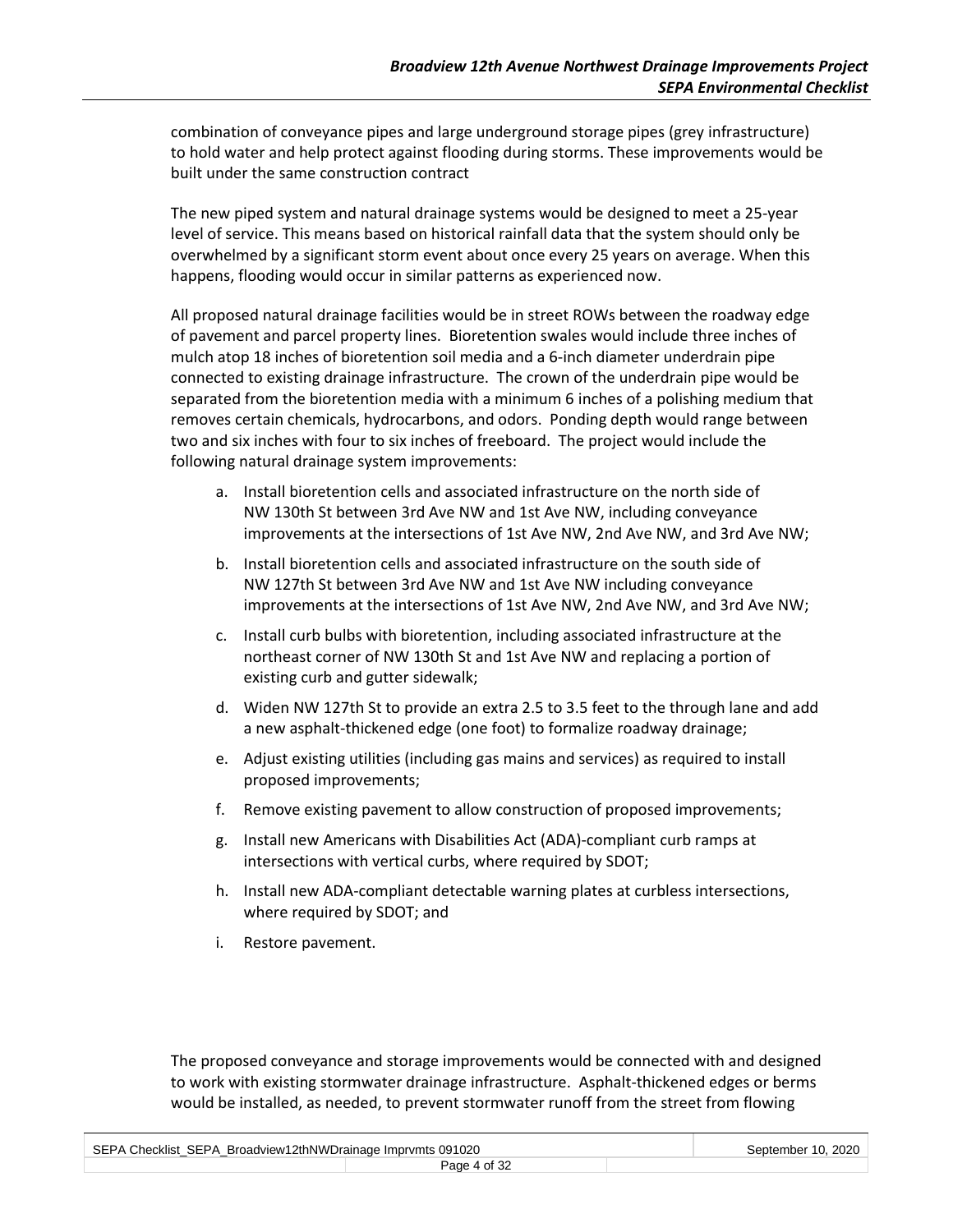onto private property and direct flow to an inlet to the upsized conveyance system. Once collected, flows would be conveyed to an existing outfall to West Fork Mohlendorph Creek. The project would include the following stormwater conveyance and storage improvements:

- a. Install new conveyance infrastructure along segments of NW 125th St, 10th Ave NW, NW 122nd St, and 11th Ave NW
- b. Install new large-diameter detention pipes on 10th Ave NW (between NW 122nd and NW 125th streets) and 11th Ave NW (south of NW 122nd St)
- c. Install new asphalt-thickened edge on NW 125th St, 10th Ave NW, and 11th Ave NW would allow surface runoff to be conveyed to downstream drainage structures
- d. Install storm drain collection structures and associated infrastructure
- e. Adjust existing utilities (including gas mains and services) as required to install the proposed improvements
- f. Remove existing pavement to allow construction of proposed improvements
- g. Restore pavement, and
- h. Restore planting strips.
- **12. Location of the proposal. Give sufficient information for a person to understand the precise location of your proposed project, including a street address, if any, and section, township, and range, if known. If a proposal would occur over a range of area, provide the range or boundaries of the site(s). Provide a legal description, site plan, vicinity map, and topographic map, if reasonably available. While you should submit any plans required by the agency, you are not required to duplicate maps or detailed plans submitted with any permit applications related to this checklist.**

The project would be constructed in the Broadview neighborhood of the City of Seattle, King County, Washington (Sections 24 and 25, Township 26 North, Range 03 East). There is no specific address for this project. Natural drainage improvements would be constructed in these street ROWs:

- NW 130th St between 3rd Ave NW and Greenwood Ave N
- NW 127th St between 3rd Ave NW and 1st Ave NW

Stormwater conveyance and storage improvements would be constructed in these street ROWs:

- NW 125th St from 6th Ave NW to 10th Ave NW
- 10th Ave NW from NW 125th St to NW 122nd St
- NW 122nd St from 10th Ave NW to 11th Ave NW
- 11th Ave NW to NW 120th Street

See Attachments A and B for a Vicinity Map and Site Plan of the project locations, respectively.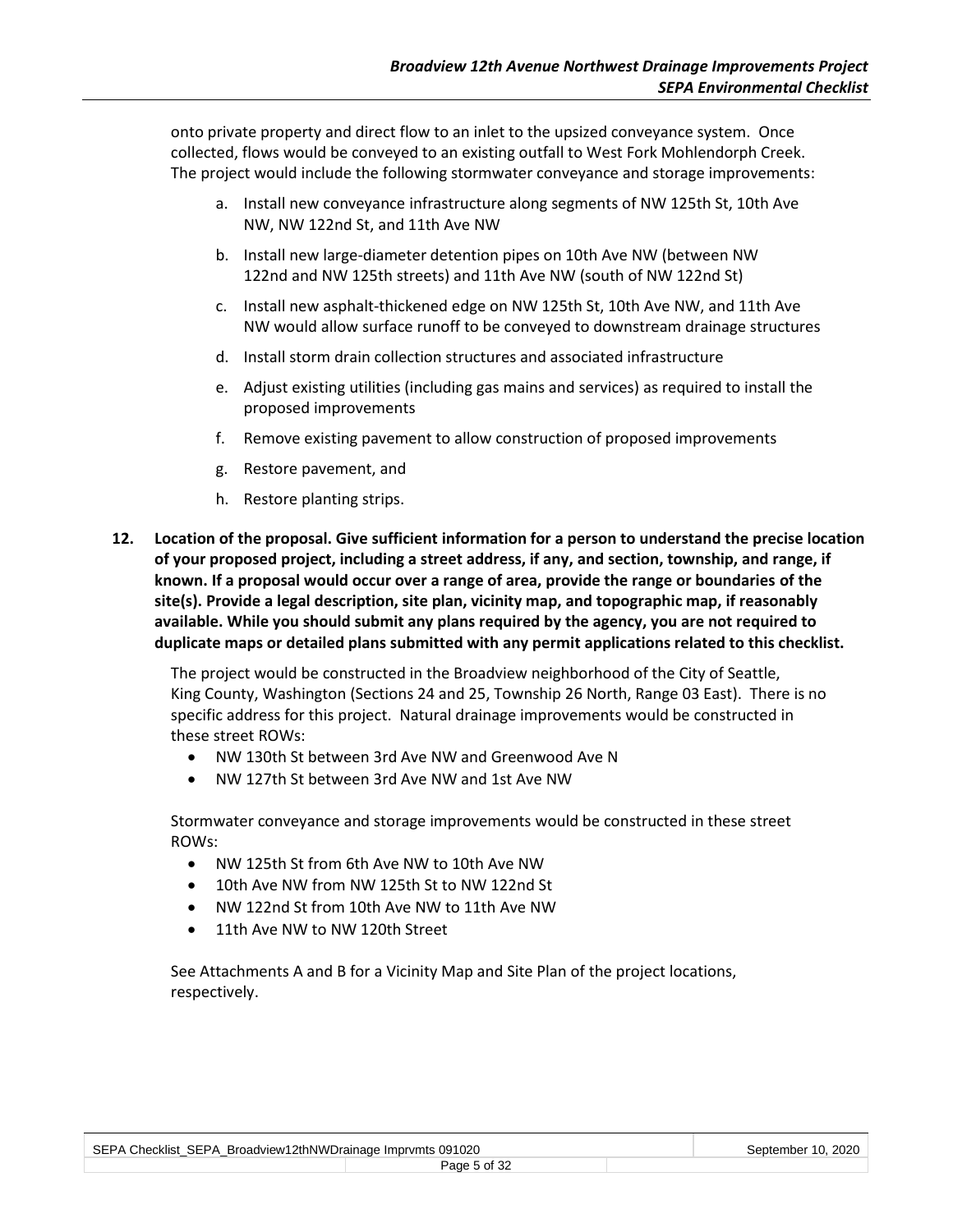#### **B. ENVIRONMENTAL ELEMENTS**

- **1. Earth**
	- **a. General description of the site:**

| $\boxtimes$ Flat | $\boxtimes$ Rolling | $\vert$ Hilly | $\boxtimes$ Steep Slopes | $\Box$ Mountainous |
|------------------|---------------------|---------------|--------------------------|--------------------|
| $\Box$ Other:    |                     |               |                          |                    |

#### **b. What is the steepest slope on the site (approximate percent slope)?**

The sites where natural drainage systems would be constructed gradually slope to the west, and typical work areas are flat or have moderate slopes (less than 10 percent).

The sites where stormwater conveyance and storage improvements would be constructed slopes to the west and south. The corridor along NW 125th Ave has moderate slopes (less than 10 percent) that decrease where the project intersects 10th Ave NW. The south end of the project area on 11th Ave NW descends gently to the west and ends near the top of a steep slope above West Fork Mohlendorph Creek. An existing stormwater outfall pipe is surface-mounted on that steep slope (approximately 50 percent) and discharges to the creek.

**c. What general types of soils are found on the site (for example, clay, sand, gravel, peat, muck)? If you know the classification of agricultural soils, specify them and note any agricultural land of long-term commercial significance and whether the proposal results in removing any of these soils.**

General geologic conditions of the Puget Sound region are a result of glacial and nonglacial activity that occurred over the course of millions of years. The geotechnical report (SPU 2019) indicates surficial geologic conditions below the top layer (fill/topsoil/pavement) in the project locations consist of Vashon Recessional Lacustrine deposits, Vashon Recessional Outwash deposits, and Vashon Glacial Till deposits. Fine silts and clays associated with recessional lacustrine deposits underlay a layer of fill material approximately 4.5 feet deep in the project area. Urban development in this area over the last 100 years has resulted in a predominance of disturbed native soils/sediments, cut slopes, and large placements of surficial fill material. Except for some areas of steep slopes, most of the project location and immediately surrounding area have been completely developed and disturbed in this way.

Lacustrine deposits are approximately 5.5 feet deep and are above or imbedded with recessional outwash deposits that are a few inches to 20 feet deep. Recessional outwash deposits consist predominately of moderately to well-sorted sands with varying amounts of gravel interbedded with cobbles.

Vashon subglacial till underlies recessional deposits throughout most of the project area. The till layer is unusually thick and extends to depths between 30 and 50 feet below the recessional outwash. Vashon till consists of medium dense to very dense sand with varying amounts of silt and gravel ("hardpan") with various amounts of sub-rounded to well-rounded gravel and cobbles.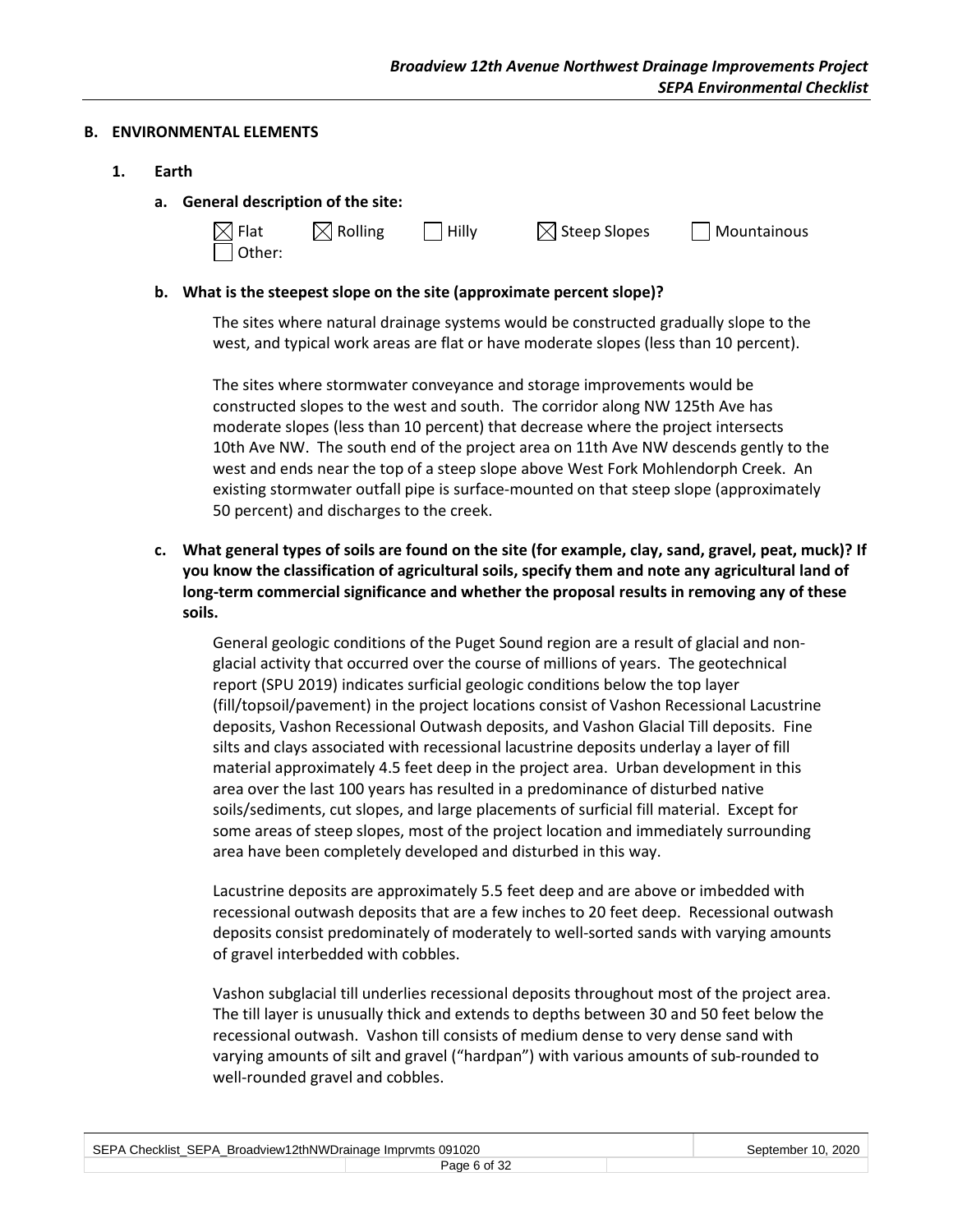Vashon advanced outwash underlies Vashon subglacial till in a narrow area extending north to south between 10th Ave NW and 8th Ave NW. Advanced outwash deposits consist predominately of silty sand with various amounts of sandy gravel interbedded with poorly to well-sorted cobbles and boulders.

**d. Are there surface indications or history of unstable soils in the immediate vicinity? If so, describe:**

The project locations are on a bluff landform that rises about 250 feet above Puget Sound at steep to precipitous inclinations. The BNSF Railway Company (BNSF) mainline is on an embankment about 20 feet above Puget Sound at the toe of the bluff. This is a chronic landslide area where BNSF has completed major remedial construction projects to reduce landslope instability. Steep Slope, Steep Slope Buffer, and Potential Slide Environmentally Critical Areas (ECAs) are associated with this bluff and with West Fork Mohlendorph Creek, as mapped by the City of Seattle

[\(http://seattlecitygis.maps.arcgis.com/apps/webappviewer/index.html?id=f822b2c6498c](http://seattlecitygis.maps.arcgis.com/apps/webappviewer/index.html?id=f822b2c6498c4163b0cf908e2241e9c2) [4163b0cf908e2241e9c2](http://seattlecitygis.maps.arcgis.com/apps/webappviewer/index.html?id=f822b2c6498c4163b0cf908e2241e9c2) ). Known Slide ECAs are also mapped along the BNSF mainline and adjacent to 12004 10th Ave NW.

**e. Describe the purpose, type, total area, and approximate quantities and total affected area of any filling, excavation, and grading proposed. Indicate the source of fill.**

| <b>Filling, Excavation, and Grading</b> | <b>Natural Drainage</b><br><b>Systems</b> | Conveyance | Total  |
|-----------------------------------------|-------------------------------------------|------------|--------|
| Excavation and grading area (SF)        | 38,500                                    | 27,250     | 65,750 |
| Excavation and grading volume (CY)      | 1,100                                     | 8,200      | 9,300  |
| Bioretention Soil volume (CY)           | 300                                       |            | 300    |
| Soil and trench backfill volume (CY)    | 780                                       | 7,000      | 7,780  |

The project would have the following areas and volumes of filling, excavation, and grading:

Excavation and backfill is required to excavate the trench for the new pipes, install pipe bedding, trench backfill, excavate the bioretention cells, install bioretention media, and landscaping media. Imported fill materials would be obtained from a commercial purveyor of such materials, licensed and permitted by the State of Washington. Exported excavated soil materials would be either reused on other projects or disposed of in an SPU-approved upland disposal per construction contract requirements.

#### **f. Could erosion occur as a result of clearing, construction, or use? If so, generally describe:**

As is common to all construction projects, erosion could occur due to trenching, ditch reshaping, stockpiling, and other ground-disturbing activities. Potential for erosion would be minimized by deployment of best management practices (BMPs). All proposed construction would be required to comply with an SPU-approved construction erosion and sedimentation control (CESC) plan and meet NPDES construction stormwater permit requirements, as applicable.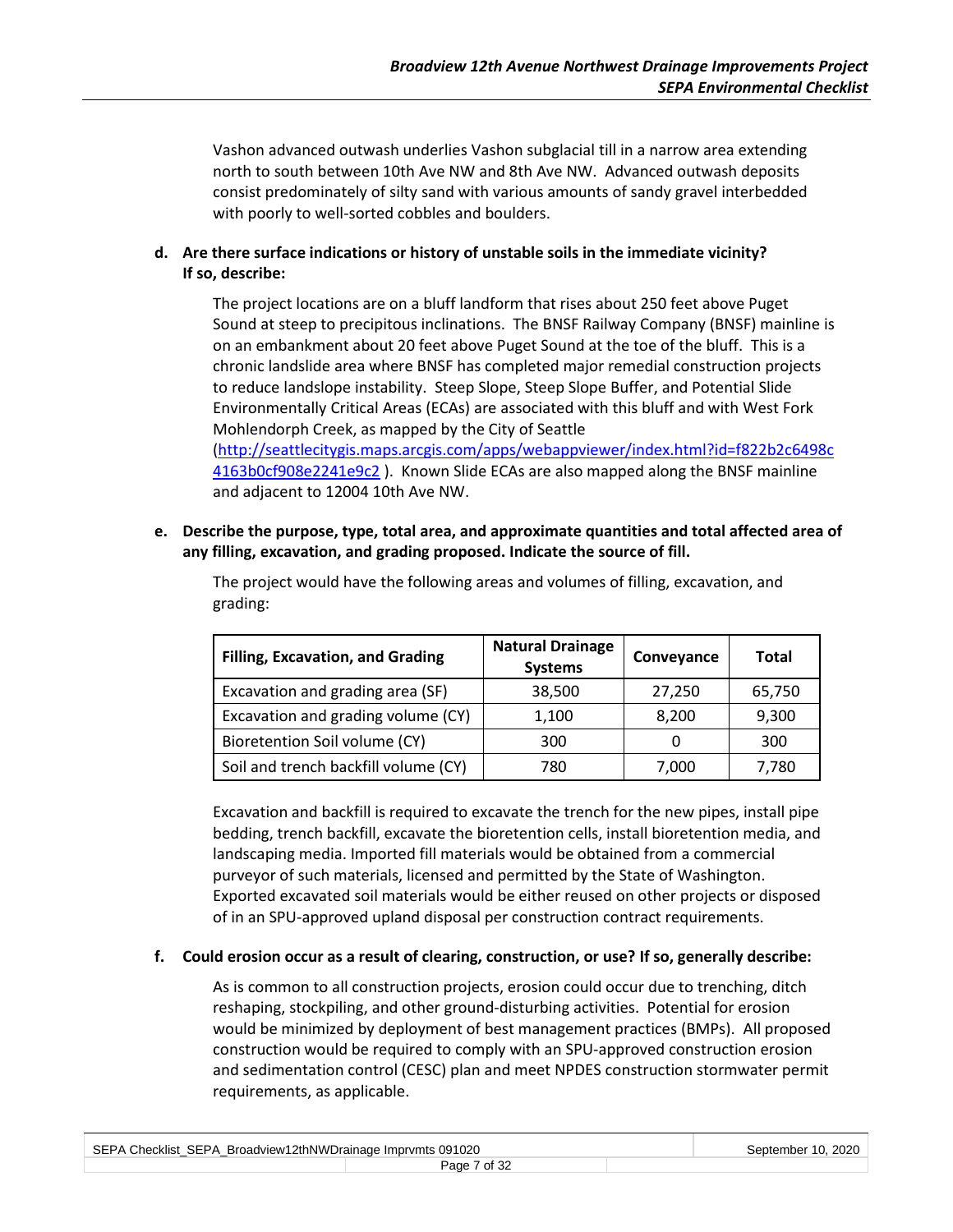## **g. About what percent of the site will be covered with impervious surfaces after project construction (for example, asphalt or buildings)?**

| <b>Surfaces</b>                                                                       | <b>Pre-Construction</b><br>(SF) | <b>Post-Construction</b><br>(SF) |
|---------------------------------------------------------------------------------------|---------------------------------|----------------------------------|
| Impervious (roadways, driveways,<br>including paved and compacted gravel<br>surfaces) | 179,344 (68%)                   | 177,227 (67%)                    |
| Impervious (sidewalk/paved footpath)                                                  | 4,298 (2%)                      | 4,492 (2%)                       |
| Pervious (grass, landscape,<br>bioretention)                                          | 79,301 (30%)                    | 79,301 (31%)                     |
| <b>Total Impervious (all in ROW)</b>                                                  | 183,642 (70%)                   | 181,719 (69%)                    |

Pre- and post-construction surfaces are summarized in the table below. Project construction would decrease impervious surfaces in street ROW by 1,923 SF (0.44 acres), a decrease of one percent in the project area.

#### **h. Proposed measures to reduce or control erosion, or other impacts to the earth, if any:**

Proposed construction would commence after a CESC Plan and BMPs identified in the City of Seattle's Stormwater Code and Manual are installed. Specific BMPs would be used to protect ECAs at the top of the slope above West Fork Mohlendorph Creek. All proposed construction would be required to comply with the SPU-approved CESC plan and meet applicable NPDES construction stormwater permit requirements. During construction, work would be monitored, maintained, and adjusted as necessary to meet changing conditions and to meet requirements of the NPDES construction stormwater permit. Upon completion of construction, disturbed areas would be permanently stabilized through plantings and paving to protect soil from erosion. On slopes with a 2.5:1 slope ratio or steeper, biodegradable geotextile fabric would be placed to stabilize soils and protect plantings.

#### **2. Air**

**a. What types of emissions to the air would result from the proposal [e.g., dust, automobile, odors, industrial wood smoke, greenhouse gases (GHG)] during construction, operation, and maintenance when the project is completed? If any, generally describe and give approximate quantities if known.**

Construction equipment would include handheld power tools, gasoline and dieselpowered compressors and generators, and gasoline and diesel-powered vehicles to remove existing roadway and utility infrastructure and construct new roadway and utility improvements. These tools generate greenhouse gas emissions (GHG) due to the combustion of gasoline and diesel fuels, including oxides of nitrogen, oxides of carbon, particulate matter and smoke, uncombusted hydrocarbons, hydrogen sulfide, and water vapor. Other emissions during construction could include dust and exhaust from construction vehicles. These effects are expected to be localized, temporary, and minimized. The completed project is not expected to generate odors.

The project would produce GHGs in three ways: embodied in materials to be installed on the project; through construction activity (as described above); and by regular operation,

| SEPA Checklist SEPA Broadview12thNWDrainage Imprymts 091020 |              |  | September 10, 2020 |
|-------------------------------------------------------------|--------------|--|--------------------|
|                                                             | Page 8 of 32 |  |                    |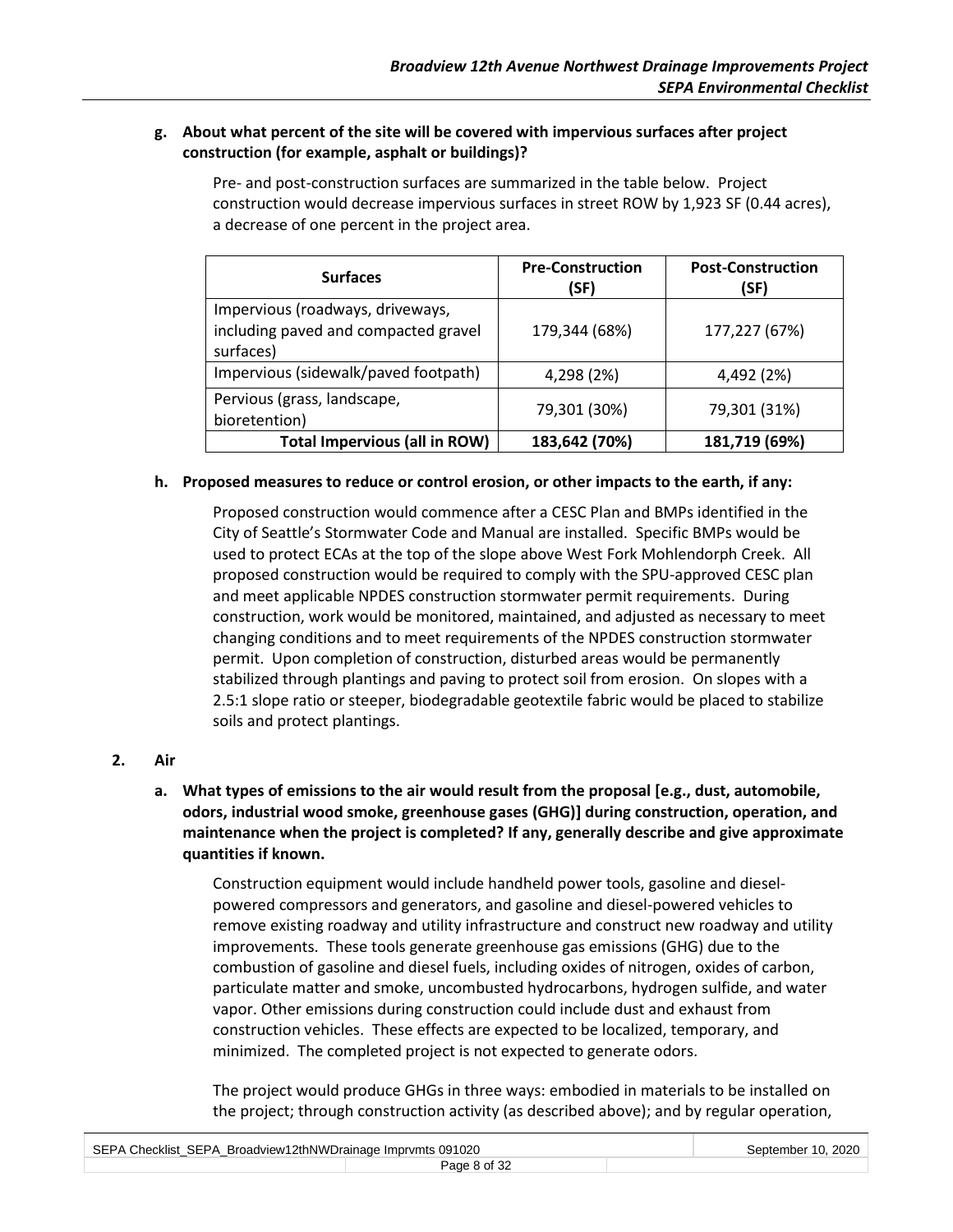maintenance, and monitoring activities throughout the life of the completed project. Emissions generated during manufacturing of materials used in this project are not estimated or otherwise considered in this environmental review due to the difficulty and inaccuracy inherent in calculating such estimates. New bioretention cells and street trees are expected to capture and accumulate biomass (organic matter). However, the mass of carbon sequestered by the bioretention cells during their anticipated lifespan is not estimated or otherwise considered in this environmental analysis due to the difficulty and inaccuracy inherent in calculating such estimates.

The project would generate GHG emissions during construction by operating diesel- and gasoline-powered equipment, and transporting materials, equipment, and workers to and from the site. The completed project would generate GHG emissions through the routine and emergency operation, maintenance, and monitoring of the project through an assumed life expectancy of 100 years. Air emissions released during operation and maintenance of the completed project are expected to be similar to existing conditions.

Total GHG emissions for the project are estimated to be 3,885 metric tons of carbon dioxide emission (MTCO2e). One metric ton is equivalent to 2,205 pounds. The GHG emissions calculations are shown in Attachment C and summarized in the table below. Estimates provided are based on assumptions for typical numbers of vehicle operations to execute the work. Emissions were estimated according to the Procedures Document for National Emissions Inventory, Criteria Air Pollutants, 1985–1999 (US EPA 2001).

| <b>Summary of Greenhouse Gas (GHG) Emissions</b> |                      |                                       |  |  |
|--------------------------------------------------|----------------------|---------------------------------------|--|--|
|                                                  | <b>GHG Emissions</b> | <b>GHS Emissions</b>                  |  |  |
| <b>Activity/Emission Type</b>                    | (pounds of $CO2e)a$  | (metric tons of $CO2e$ ) <sup>a</sup> |  |  |
| <b>Buildings</b>                                 | n/a                  | n/a                                   |  |  |
| Paving                                           | 6,615,000            | 3,000                                 |  |  |
| <b>Construction Activities (Diesel)</b>          | 1,829,295            | 829.8                                 |  |  |
| <b>Construction Activities (Gasoline)</b>        | 60,264               | 27.3                                  |  |  |
| Long-term Maintenance (Diesel)                   | 42,480               | 19.3                                  |  |  |
| Long-term Maintenance (Gasoline)                 | 19,440               | 8.8                                   |  |  |
| <b>Total GHG Emissions</b><br>8,566,479<br>3,885 |                      |                                       |  |  |

<sup>a</sup> Note: 1 metric ton = 2,204.6 pounds of CO<sub>2</sub>e. 1,000 pounds = 0.45 metric tons of CO<sub>2</sub>e.

## **b. Are there any offsite sources of emissions or odor that may affect your proposal? If so, generally describe.**

There are no offsite sources of emissions or odors that would affect the project. The neighborhood and parcels adjacent to the project are fully developed primarily as singleand multi-family residential.

#### **c. Proposed measures to reduce or control emissions or other impacts to air, if any:**

During construction, impacts to air quality would be reduced and controlled through implementation of federal, state, and local emission control criteria and City of Seattle required construction practices. These would include requiring contractors to use BMPs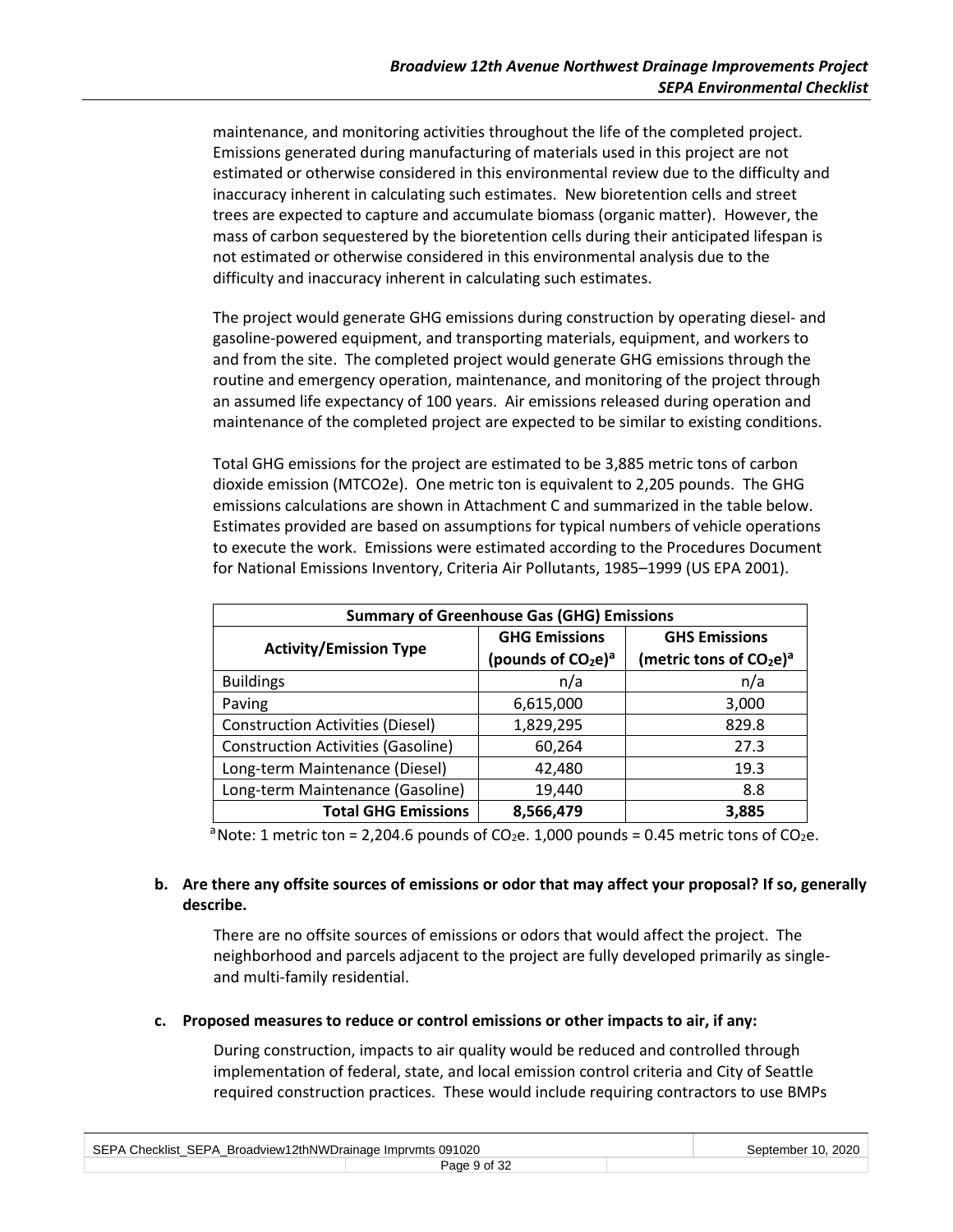for construction methods, proper vehicle maintenance, and minimizing vehicle and equipment idling.

#### **3. Water**

## **a. Surface:**

**(1) Is there any surface water body on or in the immediate vicinity of the site (including yearround and seasonal streams, saltwater, lakes, ponds, wetlands)? If so, describe type and provide names. If appropriate, state what stream or river it flows into.**

The project is in the vicinity of the East and West Forks of Mohlendorph Creek. East Fork Mohlendorph Creek originates near the intersection of NW 120th St and 10th Ave NW; the headwaters of West Fork Mohlendorph Creek lay between NW 120th and 121st streets and 11th Ave NW and 12th Ave NW. The East and West Forks confluence approximately 750 feet downstream of the project area and drain south to a confluence with Venema Creek. Venema Creek is a tributary to Pipers Creek, which flows through City of Seattle's Carkeek Park and eventually confluences with Puget Sound.

The National Wetland Inventory [\(https://www.fws.gov/wetlands/data/Mapper.html\)](https://www.fws.gov/wetlands/data/Mapper.html) indicates one palustrine forested wetland approximately 60 feet west of the study area and one palustrine forested/shrub wetland approximately 90 feet west of the project area. Both wetlands are in the riparian area adjacent to West Fork Mohlendorph Creek.

The project area includes an unnamed, non-fish-bearing, seasonal stream (referred to as Watercourse A in this Checklist). The watercourse is presumed—but not verified—to be supported by groundwater discharges. The watercourse appears near the northeast corner of 9th Ave NW and NW 122nd St and flows through the project area along the east side of 11th Ave NW. The watercourse discharges into West Fork Mohlendorph Creek through a 15-inch diameter HDPE culvert under 11th Ave NW.

## **(2) Will the project require any work over, in, or adjacent to (within 200 feet) the described waters? If so, please describe, and attach available plans.**

The project would connect the existing ditch and culvert system at 10th Ave NW and NW 122nd Street to the proposed upsized conveyance system. This new connection would divert water from the watercourse at its current discharge location (the corner of 11th Ave NW and NW 122nd St) and dewater approximately 600 lineal feet of ditch and culvert system that conveys Watercourse A along the west side of 11th Ave NW. Flows from the watercourse would continue to be conveyed to and then discharged to West Fork Mohlendorph Creek. The existing culvert and discharge location for Watercourse A at this location would be plugged with concrete. The dewatered section of the ditch and culvert system on the east side of 11th Ave NW would remain—functioning for stormwater conveyance.

The project would require work on the existing outfall pipe located within 200 feet of West Fork Mohlendorph Creek in and above the creek ravine. From the top of the ravine, SPU would extend chains or cables down slope to temporarily support inplace the existing surface-mounted 15-inch HDPE outfall pipe. The pipe would be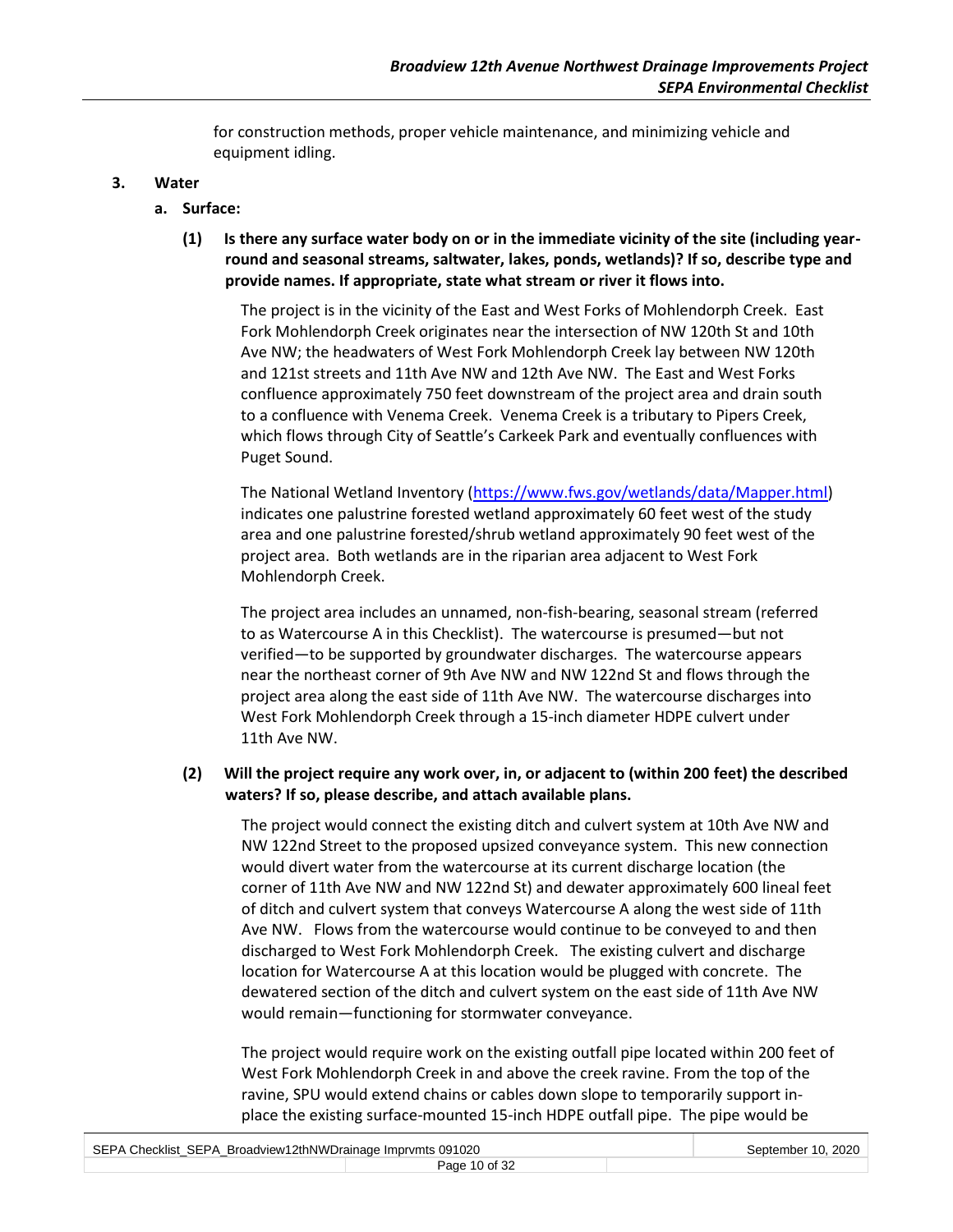excavated and cut where it comes out of the ground at the top of the ravine. A trench would then be excavated to accommodate a new 36-inch pipe that would be fused to the existing 15-inch pipe.

**(3) Estimate the amount of fill and dredge material that would be placed in or removed from surface water or wetlands and indicate the area of the site that would be affected. Indicate the source of fill material.**

No fill or dredged material would be placed in or removed from surface waters or wetlands.

**(4) Will the proposal require surface water withdrawals or diversions? If so, give general description, purpose, and approximate quantities if known.**

As described above, the project would connect the existing ditch and culvert system at 10th Ave NW and NW 122nd Street to the proposed upsized conveyance system. This new connection would divert water from its current discharge location at the corner of 11th Ave NW and NW 122nd St, resulting in the dewatering of approximately 600 lineal feet of ditch and culvert system that conveys Watercourse A along the west side of 11th Ave NW. Flows from the watercourse would continue to be conveyed to and then discharged to West Fork Mohlendorph Creek.

**(5) Does the proposal lie within a 100-year floodplain? If so, note location on the site plan.**

The project is not in a 100-year floodplain.

**(6) Does the proposal involve any discharges of waste materials to surface waters? If so, describe the type of waste and anticipated volume of discharge.**

Sources of stormwater runoff include upstream neighborhood streets, sidewalks, driveways, and impervious areas from privately owned rooftops and paved areas. Contaminants found in residential stormwater runoff would continue to be delivered to West Fork Mohlendorph Creek. Contaminants commonly found in urban stormwater include metals (including copper, zinc, and lead), herbicides and pesticides, and microbes (including pathogens such as *Giardia*, *Cryptosporidium*, *Campylocbacter*, Vibrio, *Salmonella*, *Escherichia*, and *Pseudomonas*). Primary sources of such contaminants are residential activity (including lawn and garden care), vehicles, pollution from the air, and animal feces.

- **b. Ground:**
	- **(1) Will groundwater be withdrawn from a well for drinking water or other purposes? If so, give a general description of the well, proposed uses and approximate quantities withdrawn from the well. Will water be discharged to groundwater? Give general description, purpose, and approximate quantities if known.**

Geotechnical investigations for this project noted some areas in the Conveyance Improvement Corridor have a shallow seasonal high groundwater table (measured within two feet of ground surface). Project construction would occur during the dry summer months when the volume of groundwater is diminished such that the project does not anticipate having to dewater excavations. However, if dewatering is required, standard collection and pumping methods would be used. The volume of such collected water is not known. The completed project would not withdraw, discharge, or surcharge groundwater.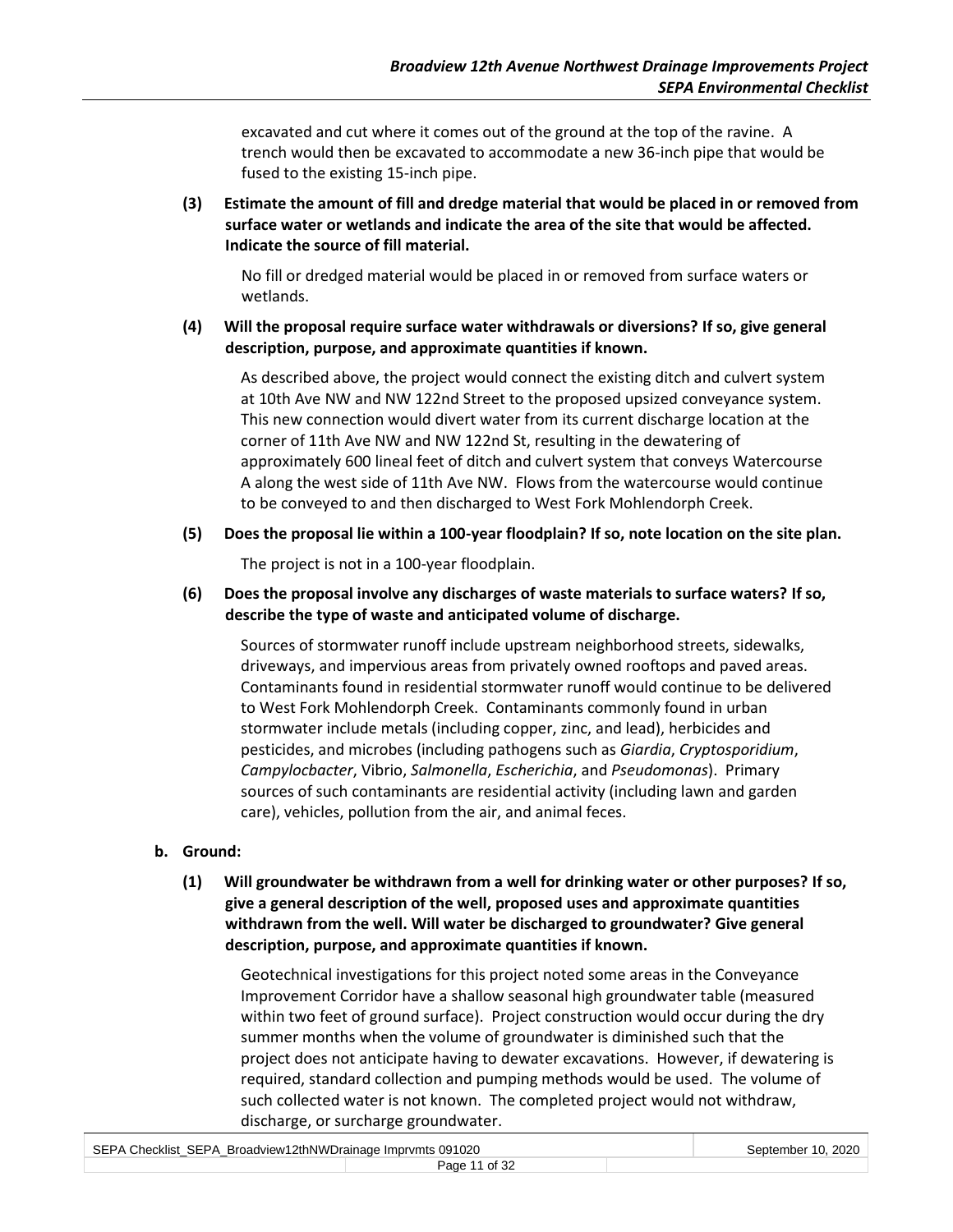As described above, the project would connect the existing ditch and culvert system at 10th Ave NW and NW 122nd Street to the proposed upsized conveyance system. This new connection would divert water from its current discharge location at the corner of 11th Ave NW and NW 122nd St, resulting in the dewatering of approximately 600 lineal feet of ditch and culvert system that conveys Watercourse A along the west side of 11th Ave NW. Flows from the watercourse would continue to be conveyed to and then discharged to West Fork Mohlendorph Creek. The reach of Watercourse A to be dewatered may have functioned to recharge shallow groundwater tables, but that has not been verified. Also, the completed project is anticipated to reduce localized flooding, which has the potential to permanently reduce the amount of stormwater infiltrating to shallow groundwater. The volume or magnitude of that reduction is not known.

**(2) Describe waste material that will be discharged into the ground from septic tanks or other sources, if any (for example: domestic sewage; industrial, containing the following chemicals…; agricultural, etc.). Describe the general size of the system, the number of such systems, the number of houses to be served (if applicable), or the number of animals or humans the system(s) are expected to serve.**

This project would not discharge waste material into the ground.

#### **c. Water Runoff (including stormwater):**

**(1) Describe the source of runoff (including stormwater) and method of collection and disposal, if any (include quantities, if known). Where will this water flow? Will this water flow into other waters? If so, describe.**

Sources of stormwater runoff include upstream neighborhood streets, sidewalks, driveways, and impervious areas on residential parcels (such as rooftops from homes, driveways, pathways). The project would include minor increases in paved surfaces adjacent to new stormwater management facilities including new curb and gutter and/or asphalt-thickened edge to convey stormwater along the road edge to new stormwater facilities. Stormwater from catch basins and curb cuts would be conveyed to an existing outfall to West Fork Mohlendorph Creek. Peak flows and durations would be controlled through installation of detention pipes as part of the conveyance improvements.

#### **(2) Could waste materials enter ground or surface waters? If so, generally describe.**

During construction, it is possible, but unlikely, that erosion could occur. A TESC plan using appropriate BMPs would be implemented to avoid or minimize this risk. Work would be monitored, maintained, and adjusted as necessary to meet changing onsite conditions and to ensure water quality standards are met.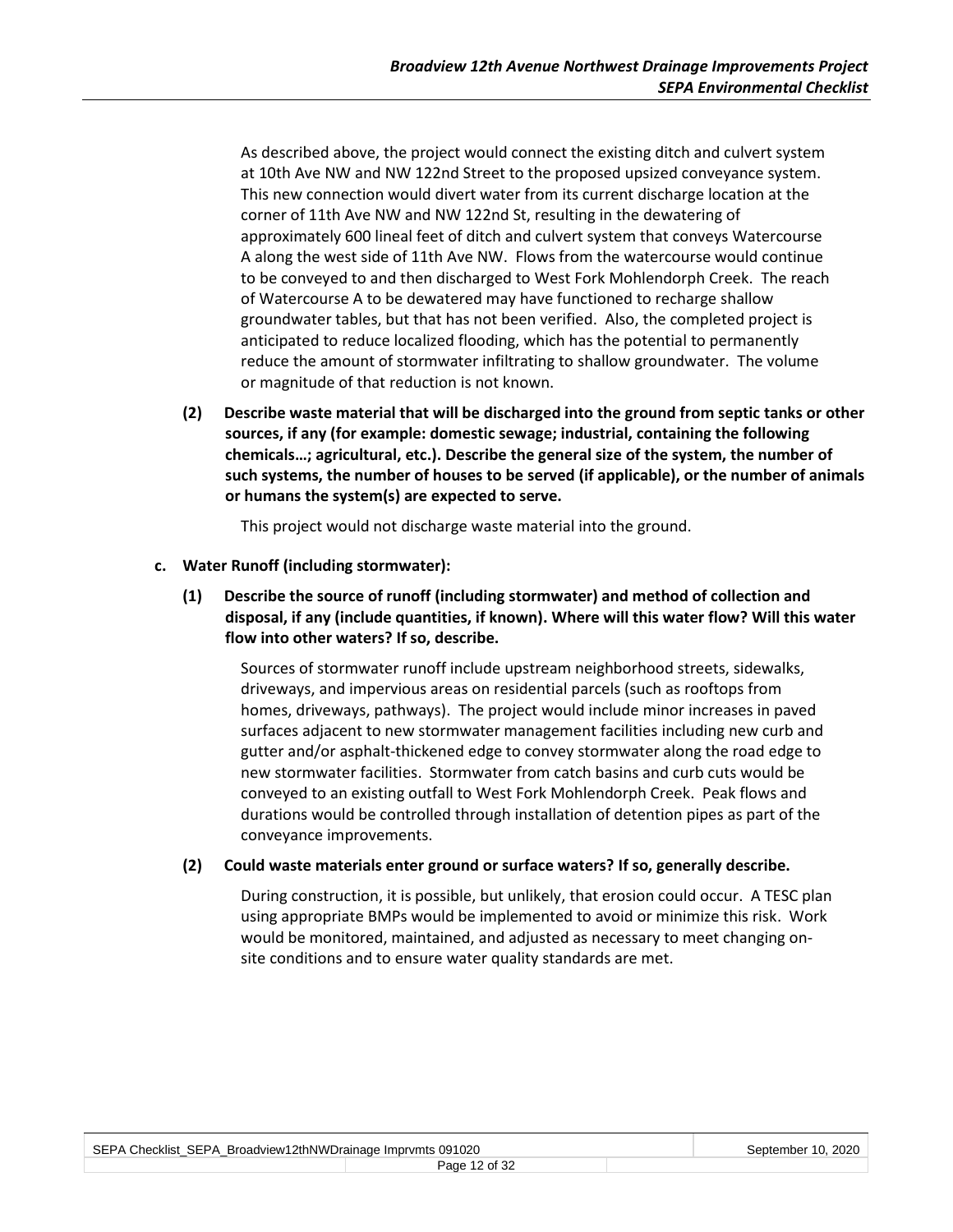## **(3) Does the proposal alter or otherwise affect drainage patterns in the vicinity of the site? If so, describe.**

SPU owns and maintains an informal ditch-and-culvert stormwater drainage network in the street ROW. When it rains, ditches in the neighborhood collect and convey stormwater that flows from adjacent roadways and properties. During large storm events, the ditch-and-culvert system is overwhelmed and ROW runoff flows onto certain private properties, flooding yards and structures. This project is intended to reduce localized flooding in the 12th Ave NW sewer basin and alter overall surface drainage patterns by routing stormwater runoff to new inline detention pipes more quickly.

In the area where SPU proposes conveyance system improvements, the existing ditch-and-culvert system would be retained or replaced in-kind so that it would continue to provide conveyance for localized (on-block) runoff. However, at the end of each block, collected water would discharge into a new upsized conveyance system, be routed through detention pipes to attenuate flows for creek protection, and then be safely transported to the existing outfall to West Fork Mohlendorph Creek. The project would be subject to creek protection and stormwater code mandated flow requirements (SMC 22.805.080.B.3) that require post-development flows and durations to match existing conditions. Performance standards would be required to ensure the West Fork is protected from increased flows and flow durations.

Natural drainage system improvements are intended to collect surface-generated stormwater to provide water quality treatment. Incidental new impervious surfaces (e.g., roadway widening to standard width and the addition of a thickened roadway edge) in the area of the natural drainage system improvements may contribute additional runoff volume. During storm events, runoff would be rerouted to pass through a proposed bioretention cell with an underdrain. A flow splitter in the catch basin would reroute low flows so that runoff can pass through a bioretention cell for water quality treatment. Once treated, stormwater that is not infiltrated would be discharged back into the existing public drainage system, through the proposed conveyance improvement corridor and detention pipes, and conveyed to the existing outfall at West Fork Mohlendorph Creek where stormwater is currently discharged.

## **d. Proposed measures to reduce or control surface, ground, runoff water, and drainage impacts, if any:**

Typical construction methods are anticipated, and no adverse impacts to surface or groundwaters are expected. BMPs, as identified in the City of Seattle's Stormwater Code SMC 22.800–22.808 and in Director's Rule: SDCI's 17-2017/SPU's DWW-700, Volume 2 Construction Stormwater Control, would be used to control erosion and sedimentation during construction. The proposed natural drainage system improvements are intended to provide water quality treatment for surface-generated stormwater runoff that flows to West Fork Mohlendorph Creek. Runoff is generated in a highly developed, urbanized basin where no flow control or water quality treatment is provided prior to the runoff entering the public storm drain system and discharging to West Fork Mohlendorph Creek. The project would also provide flow attenuation for surface runoff via detention pipes installed as part of the conveyance system improvements.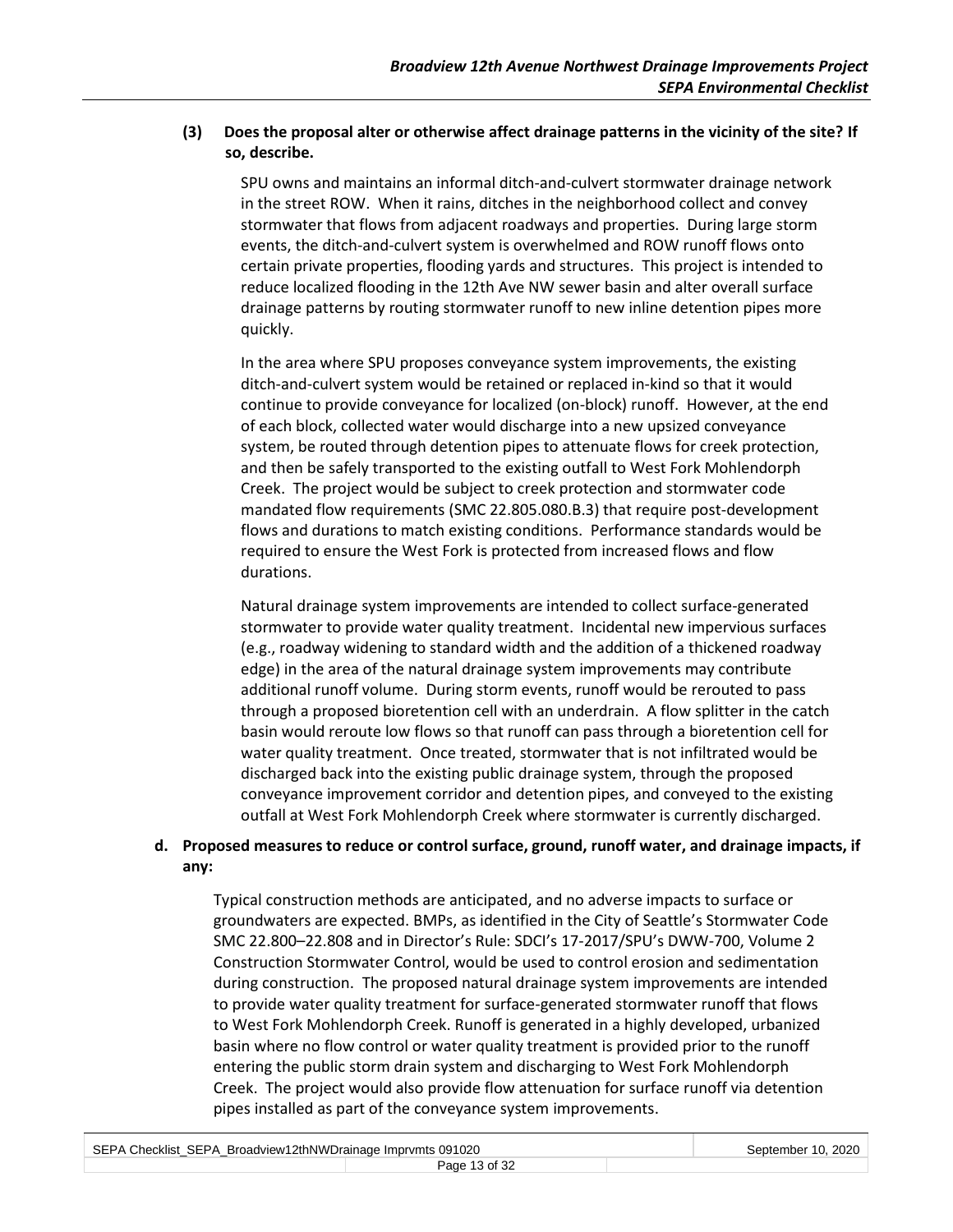## **4. Plants**

**a. Types of vegetation found on the site:**

| Deciduous trees:                                           | Alder      | Maple    | Aspen          | Other: Spruce                  |
|------------------------------------------------------------|------------|----------|----------------|--------------------------------|
| Evergreen trees:                                           | Fir        | Cedar    | $\times$ Pine  | $\boxtimes$ Other: Douglas-fir |
| Shrubs                                                     |            |          |                |                                |
| Grass                                                      |            |          |                |                                |
| Pasture                                                    |            |          |                |                                |
| Crop or grain                                              |            |          |                |                                |
| Orchards, vineyards, or other permanent crops              |            |          |                |                                |
| Wet soil plants: $\Box$ Cattail $\boxtimes$ Buttercup      |            |          | <b>Bulrush</b> | Skunk cabbage                  |
| Other: Watercress                                          |            |          |                |                                |
| Water plants:                                              | Water lily | Eelgrass | Milfoil        | Other:                         |
| Other types of vegetation: ornamental landscaping and turf |            |          |                |                                |

## **b. What kind and amount of vegetation will be removed or altered?**

The ROW consists mostly of impervious surfaces, including asphalt road with shoulders and limited lengths of curb and gutter, ditches and culverts, and driveway aprons. The remaining area consists of sparsely vegetated areas dominated by weedy species such as common velvet grass (*Holcus lanatus*), bluegrasses (*Poa* spp.), dandelion (*Taraxacum officinale*), hairy cat's-ear (*Hypochaeris radicata*), and/or ornamental landscape plantings and turf. Adjacent private parcels have impervious surfaces from structures and paving; pervious areas include lawn and a wide variety of ornamental landscape plantings. Publicly and privately planted street trees are in the ROW.

Existing grass, vegetation, and plantings in street ROW that conflict with proposed improvements would be removed to allow for construction. Most of the vegetation to be removed is grass or other weedy vegetation, but vegetation also includes shrubs and a variety of mostly non-native ornamental shrubs and herbaceous plants.

Some proposed improvements may conflict with existing street trees, none of which meet the definition of an Exceptional Tree as defined by SMC Chapter 25.11 and SDCI Director's Rule 16-2008. In cases where there would be a conflict, trees may be removed and would be replaced with two new street trees for every tree that is removed.

#### **c. List threatened or endangered species known to be on or near the site.**

According to a review of the Washington Department of Natural Resources (WDNR) Natural Heritage Program document called "Sections that Contain Natural Heritage Features, Current as of November 18, 2019" (accessed at [www.dnr.wa.gov](http://www.dnr.wa.gov/) ), there are no documented occurrences of sensitive, threatened, or endangered plant species in the project vicinity. No federally listed endangered or threatened plant species or Statelisted sensitive plant species are known to occur within the municipal limits of the City of Seattle. The project area has been intensively disturbed by development and redevelopment over the last 100 years. The project area has been extensively excavated, filled, paved, or occupied by street and other built structures. There is no habitat for threatened or endangered plants.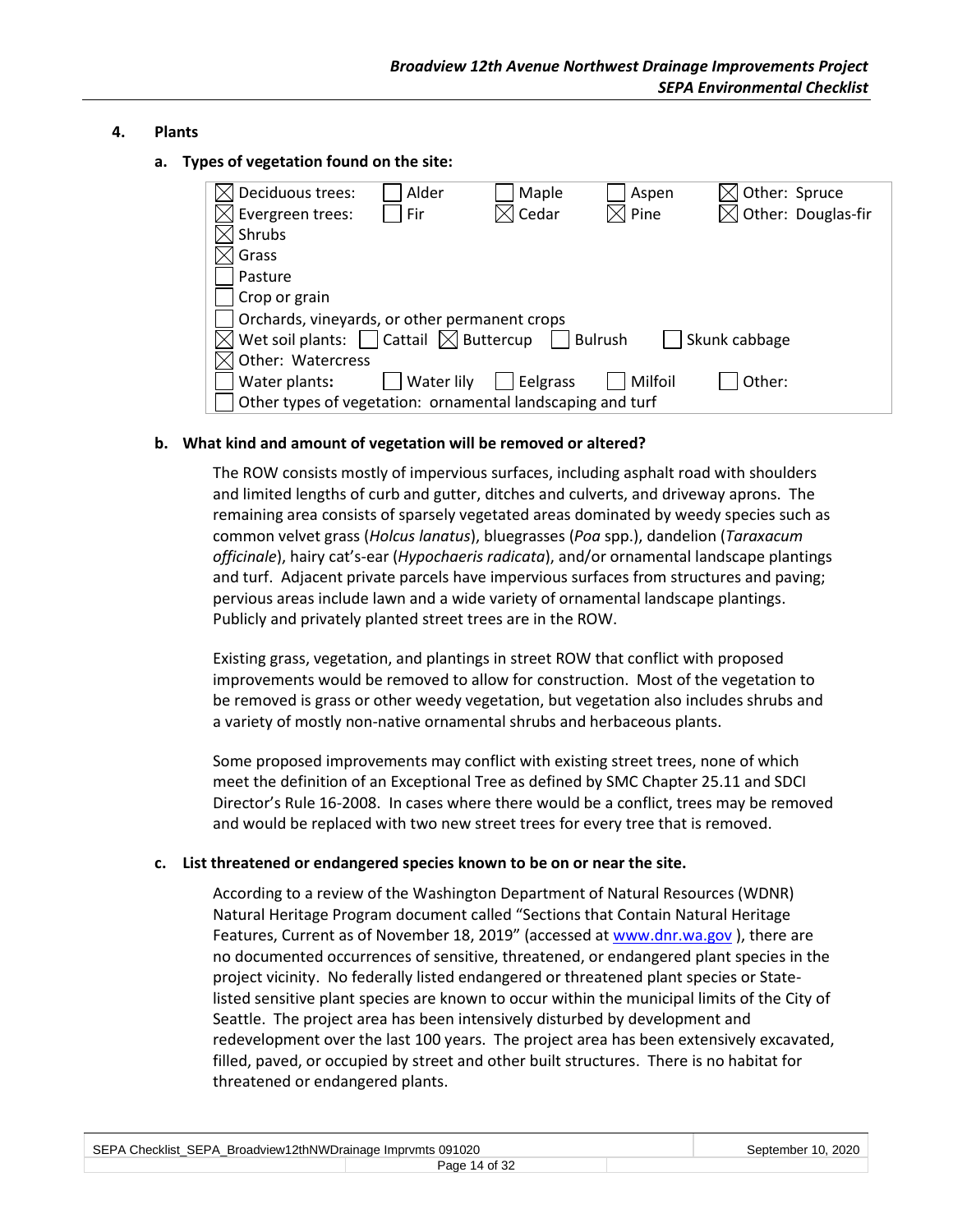## **d. Proposed landscaping, use of native plants, or other measures to preserve or enhance vegetation on the site, if any:**

The project would limit plant removal, pruning, and other vegetation disturbance to the minimum required for construction and would be guided by an SPU-approved Tree, Vegetation, and Soil Protection Plan. Construction limits would be physically delineated by protective construction fencing to prevent unauthorized construction trespass and collateral damage to adjacent vegetation.

Bioretention cells would contain a variety of low-growing grasses, shrubs, bulbs, and perennials as well as small trees to perform the bioretention and water quality treatment functions. Landscape plant selections for bioretention cells would be made using plants from the *SPU Green Stormwater Infrastructure Manual for Capital Improvement Projects, Volume III: Design; Bioretention Plant List and Bioretention Street Tree list* [\(http://www.seattle.gov/Documents/Departments/SPU/Engineering/8C%20-](http://www.seattle.gov/Documents/Departments/SPU/Engineering/8C%20-%20GSI%20Manual.pdf) [%20GSI%20Manual.pdf\)](http://www.seattle.gov/Documents/Departments/SPU/Engineering/8C%20-%20GSI%20Manual.pdf). SDOT would prior-approve all plant selections.

Landscape disturbed during construction of conveyance improvements would be replaced with in-kind landscape improvements. Planting layouts would be contextsensitive and respond to adjacent land uses and planting styles. Plant selections would be made based on diversity, availability, longevity, disease resistance, habitat value, and aesthetics. To enhance stability of the slope above West Fork Mohlendorph Creek and to improve riparian conditions, the project would place biodegradable geotextile fabrics on slopes having a 2.5:1 horizontal to vertical slope ratio or steeper. Steep slope plantings would use site-appropriate native evergreen and deciduous species that provide slope stability and improve habitat and riparian functions.

Up to 17 street trees may need to be removed as part of the natural drainage system construction, and up to 7 trees would be removed as part of the conveyance system construction. However, twice that number of replacement trees would be planted as required by City of Seattle Tree Protection provisions, including Executive Order 03-05 directing City departments to replace every tree removed from City property (including ROW) with two new trees. In addition, new street trees would be planted where there are none currently, thereby increasing the overall number of street trees in the project area.

#### **e. List all noxious weeds and invasive species known to be on or near the site.**

The project area features ROWs that are curbless, without sidewalks or planting strips. Project work would occur in unvegetated paved street ROW, including gravel or asphalt road shoulders. According to the "Noxious Weed" data layer in King County's iMap [\(https://gismaps.kingcounty.gov/iMap/\)](https://gismaps.kingcounty.gov/iMap/), giant hogweed (*Heracleum mantegazzianum*) and garlic mustard (*Alliaria petiolate*, both Class A noxious weeds in King County, are known to be near the project area.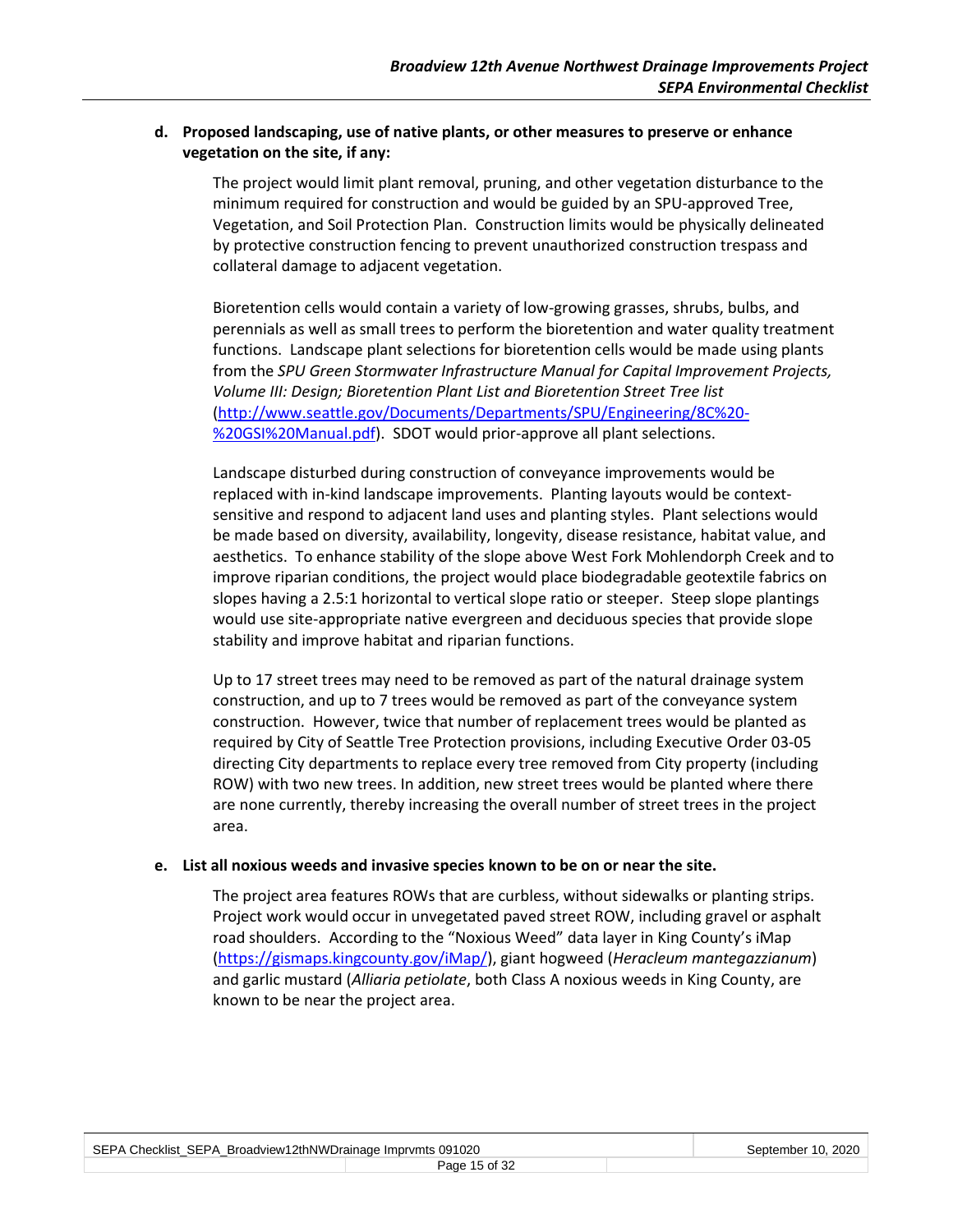#### **5. Animals**

**a. List any birds and other animals that have been observed on or near the site or are known to be on or near the site:**

| Birds:          | $\boxtimes$ l Hawk                                         | $ \times $ Heron $ $ | √ Eagle | $\triangleleft$ Songbirds |  |
|-----------------|------------------------------------------------------------|----------------------|---------|---------------------------|--|
|                 | $\boxtimes$ Other: crow, pigeon, waterfowl, barred owl     |                      |         |                           |  |
| <b>Mammals:</b> | ≺l Deer                                                    | Bear                 | Elk     | Beaver                    |  |
|                 | $\boxtimes$ Other: possum, raccoon, squirrel, rodents, bat |                      |         |                           |  |
| Fish:           | Bassl                                                      | I Salmon             | Trout   | Herring                   |  |
| ' Shellfish     | Other:                                                     |                      |         |                           |  |

#### **b. List any threatened or endangered species known to be on or near the site:**

Based on a review of the Washington Department of Fish and Wildlife's SalmonScape website and Priority Habitat Species map [\(https://wdfw.wa.gov/species-habitats/at](https://wdfw.wa.gov/species-habitats/at-risk/phs/maps)[risk/phs/maps\)](https://wdfw.wa.gov/species-habitats/at-risk/phs/maps), Pipers Creek is used by fall Chinook (*Oncorhynchus tshawytscha*), which is a federally listed threatened species (USFWS 2020). WDFW PHS database also maps steep slopes associated with West Fork Mohlendorph Creek as a Biodiversity Area and Corridor that extends south into Carkeek Park. No other listed species are known to be on or near the site.

#### **c. Is the site part of a migration route? If so, explain.**

Seattle is in the migratory route of many birds and other animal species and is part of the Pacific Flyway, a major north-south route of travel for migratory birds in the Americas extending from Alaska to Patagonia. The project is more than 1,500 feet east of Puget Sound, another important water migration route for many animal species.

#### **d. Proposed measures to preserve or enhance wildlife, if any:**

The project would increase the number, diversity, and character of plantings in the street ROW in bioretention cells. Additional plantings of native and non-native low-growing plants, shrubs, small trees, and public street trees, as well as native plantings on slopes above West Fork Mohlendorph Creek, are anticipated to increase resting, feeding, refuge, and nesting habitat for wildlife.

The project would minimize ground disturbance and deploy BMPs identified in the City of Seattle's Stormwater Code (SMC 22.800 through 22.808 and Director's Rule SPU's DWW-700 /SDCI's 17-2017) and Construction Stormwater Control Technical Requirements Manual (Volume 2) to generally protect fish and wildlife and manage stormwater. For example, equipment to be used for construction activity would be cleaned and inspected before it arrives at the project locations to avoid and minimize potential for fuel or lubricant leaks.

#### **e. List any invasive animal species known to be on or near the site.**

King County lists the European starling, house sparrow, Eastern gray squirrel, and fox squirrel as terrestrial invasive species for this area [\(http://www.kingcounty.gov/services/environment/animals-and](http://www.kingcounty.gov/services/environment/animals-and-plants/biodiversity/threats/Invasives.aspx)[plants/biodiversity/threats/Invasives.aspx\)](http://www.kingcounty.gov/services/environment/animals-and-plants/biodiversity/threats/Invasives.aspx).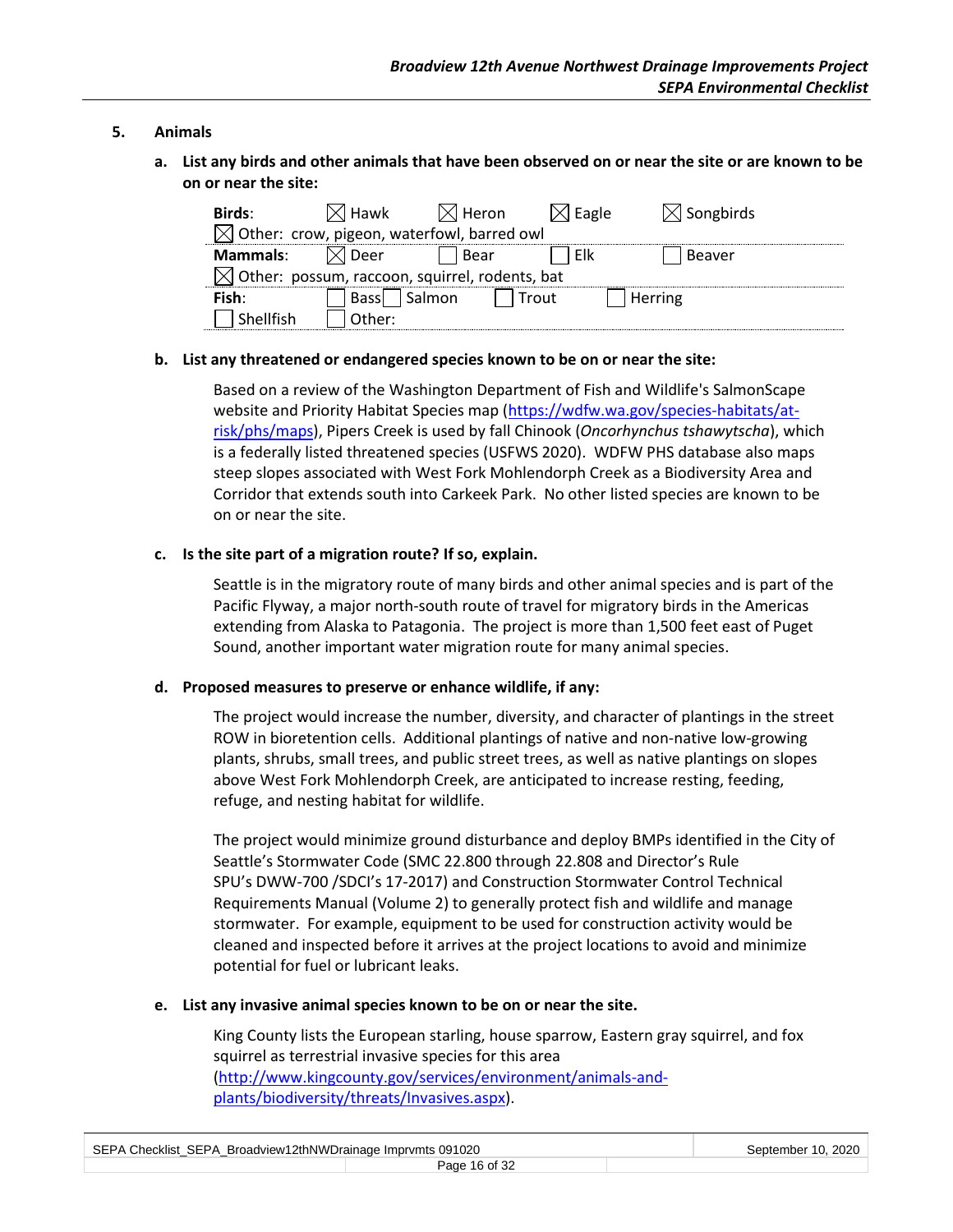#### **6. Energy and Natural Resources**

**a. What kinds of energy (electric, natural gas, oil, wood stove, solar) will be used to meet the completed project's energy needs? Describe whether it will be used for heating, manufacturing, etc.**

The completed project will not require any energy sources.

**b. Would your project affect the potential use of solar energy by adjacent properties? If so, generally describe.**

The project would not construct structures or plant vegetation that would block access to the sun for adjacent properties.

**c. What kinds of energy conservation features are included in the plans of this proposal? List other proposed measures to reduce or control energy impacts, if any:**

There are no conservation features or proposed measure to reduce or control energy impacts because there would be no such impacts.

#### **7. Environmental Health**

**a. Are there any environmental health hazards, including exposure to toxic chemicals, risk of fire and explosion, spill, or hazardous waste, that could occur as a result of this proposal? If so, describe:**

Construction activities would require the use of hazardous materials on site, including gasoline, diesel, motor oil, transmission fluid, hydraulic oil, radiator coolant, brake fluid, and metal used in tires. Accidental leaks and spills of hazardous materials could occur where construction equipment is parked, used, fueled, or maintained, and where hazardous materials are stored. Though highly unlikely and not expected at this location, contaminated soils, sediments, or groundwater could also be exposed during excavation. If disturbed, contaminated substances could expose construction workers and potentially other individuals in the vicinity through blowing dust, stormwater runoff, or vapors. These risks are no greater than with other comparable construction projects and are not expected to pose significant risks to human health. Typical roadway contaminants found in runoff are expected to accumulate within bioretention soils, although SPU's review of recent scientific studies confirms that many contaminants bind (chelate) with organic matter in the amended bioretention soil media and plant material and/or undergo transformation. While contaminants or their concentrations are not expected to be significant health hazards, bioretention cells are designed to discourage recreational use.

Completed bioretention cells would not increase mosquitoes, water-loving insects, or waterfowl because: 1) cells are designed to have flowing water, which does not support mosquito breeding; and 2) after storm events, the bioretention cells are designed to drain within 24 hours—a substantially shorter duration than the 72 hours required for development of mosquito larvae.

#### **(1) Describe any known or possible contamination at the site from present or past uses.**

There are no known contamination issues in the project area based on review of available information.

| SEPA Checklist SEPA Broadview12thNWDrainage Imprymts 091020 | September 10, 2020 |  |
|-------------------------------------------------------------|--------------------|--|
|                                                             | Page 17 of 32      |  |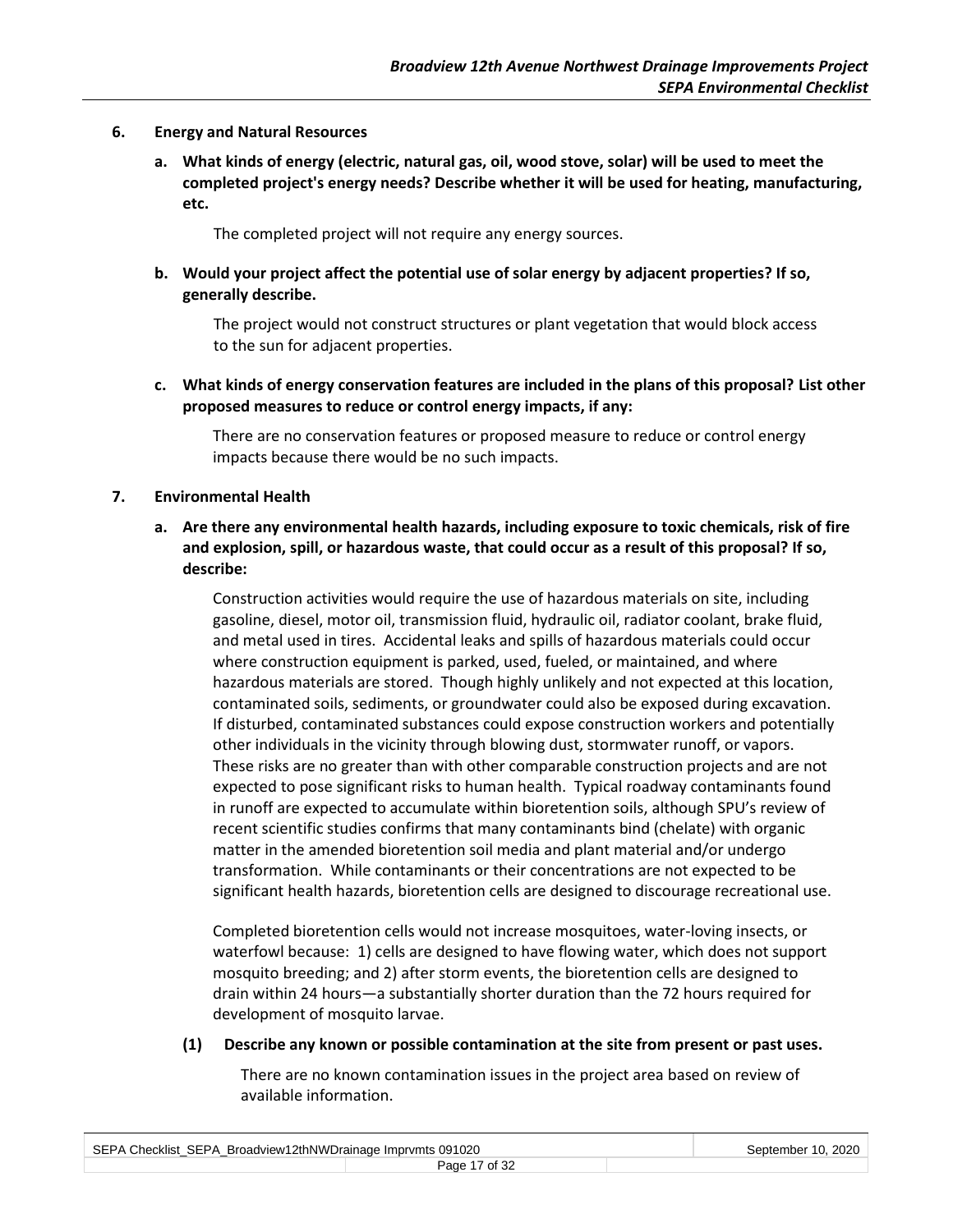## **(2) Describe existing hazardous chemicals/conditions that might affect project development and design. This includes underground hazardous liquid and gas transmission pipelines located within the project area and in the vicinity.**

There are no known hazardous chemicals/conditions. Affected street ROWs includes buried Puget Sound Energy natural gas mains servicing adjacent private properties. SPU would coordinate with all utility purveyors during design to confirm the design does not impact existing gas mains or other utilities and would plan for locational adjustments to gas mains or other utilities prior to project construction.

## **(3) Describe any toxic or hazardous chemicals that might be stored, used, or produced during the project's development or construction, or at any time during the operating life of the project.**

Construction activities would require use of hazardous materials on site, including gasoline, diesel, motor oil, transmission fluid, hydraulic oil, radiator coolant, brake fluid, and metals used in tires. Such materials would be stored and handled in accordance with City of Seattle standard specifications and requirements.

#### **(4) Describe special emergency services that might be required.**

As with any construction activity, there is a chance that emergency services may need to respond to a workplace accident or injury or an inadvertent spill or release of hazardous material. All work would be conducted in accord with site-specific health and safety plans required in the construction contract specifications.

The completed project would not require emergency services unless related to an unusual incident with City staff or hired contractor staff involved in inspection or maintenance. Typical emergency services required for medical emergencies are provided by the Seattle Fire Department. Typical security services are provided by the Seattle Police Department and SPU's contractor during project construction.

#### **(5) Proposed measures to reduce or control environmental health hazards, if any:**

All construction activities would be performed in compliance with Washington Industrial Safety and Health Act (WISHA) requirements. As required by the Washington Department of Labor and Industries (WAC 296-843), a Health and Safety Plan would be prepared by SPU or SPU's contractor prior to work commencing.

Prior to beginning work, the contractor would be required to prepare and implement a spill prevention, control, and countermeasures (SPCC) plan to mitigate impacts on soil, surface water, and groundwater in the event of a spill of hazardous substances during construction. SPCC plans address spill prevention and containment; spill response procedures, equipment, and reporting requirements; and chain of responsibility.

Soils contaminated by previous land uses or by spills during construction would be excavated and disposed of in a manner consistent with the level and type of contamination, in accordance with federal, state, and local regulations, by qualified contractor(s) and/or City staff.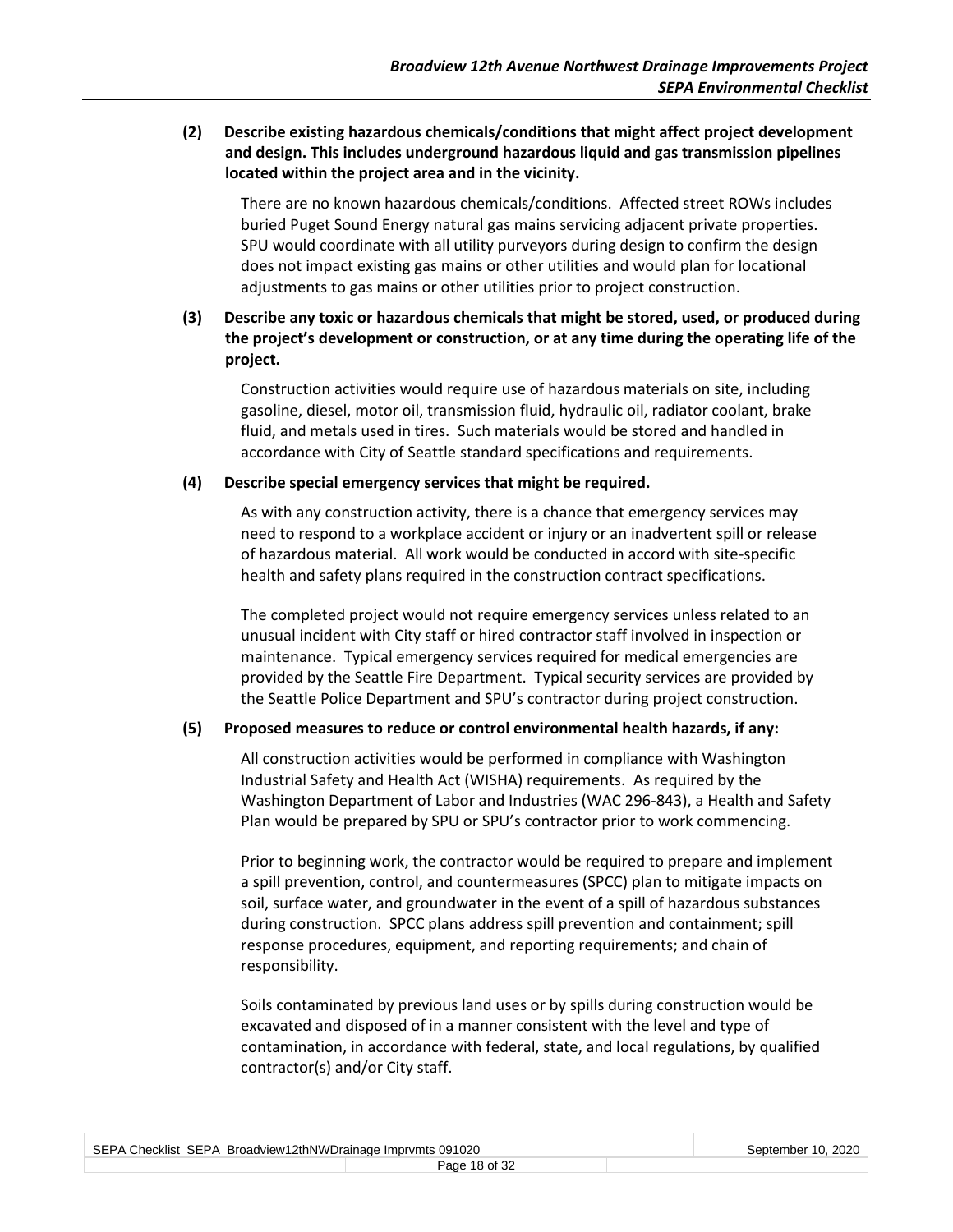#### **b. Noise**

**(1) What types of noise exist in the area that may affect your project (for example: traffic, equipment, operation, other)?**

Automobile traffic on adjacent roadways is the dominant existing source of noise in the project area. Such noises would not affect the project.

**(2) What types and levels of noise would be created by or associated with the project on a short-term or a long-term basis (for example: traffic, construction, operation, other)? Indicate what hours noise would come from the site.**

Noise levels in the vicinity of construction would temporarily increase during construction. Short-term noise from construction equipment would be limited to the allowable maximum levels of City of Seattle's Noise Control Ordinance (SMC Chapter 25.08). Within the allowable maximum levels in the Single Family Residential Zone, SMC 25.08 permits noise from construction equipment between the hours of 7 a.m. and 10 p.m. weekdays, and 9 a.m. and 10 p.m. weekends and legal holidays. SPU expects most construction activity would occur from 7 a.m. to 6 p.m. on weekdays. However, there may be a need for construction to implement a 7-day/week and 12+ hour/day work schedule. These longer days and/or work hours may be necessary to reduce the duration of work that negatively impacts local businesses, residences, or traffic mobility. The decision to allow longer days and/or hours would be based on minimizing such impacts to affected parties. Should anticipated effects of a decision to allow longer days and/or hours exceed the Noise Control Ordinance's allowable provisions governing the quality, nature, duration, or extent of discharge of noise, then the project would first seek a variance from SDCI. After project completion, occasional noise from equipment used for operation, maintenance, and monitoring would occur periodically, but would be limited to hours allowed by the Noise Control Ordinance.

#### **(3) Proposed measures to reduce or control noise impacts, if any:**

Construction equipment would be muffled in accordance with the applicable laws. SMC Chapter 25.08 prescribes limits to noise and construction activities and would be enforced while the project is being constructed and during operations, except for emergencies.

#### **8. Land and Shoreline Use**

## **a. What is the current use of the site and adjacent properties? Will the proposal affect current land uses on nearby or adjacent properties? If so, describe.**

The proposal would affect street ROWs used for utilities, vehicle and pedestrian travel, and parking. Adjacent property uses are single-family residential, some of which may contain home-based businesses or occupations. The project would not affect current land uses on adjacent parcels.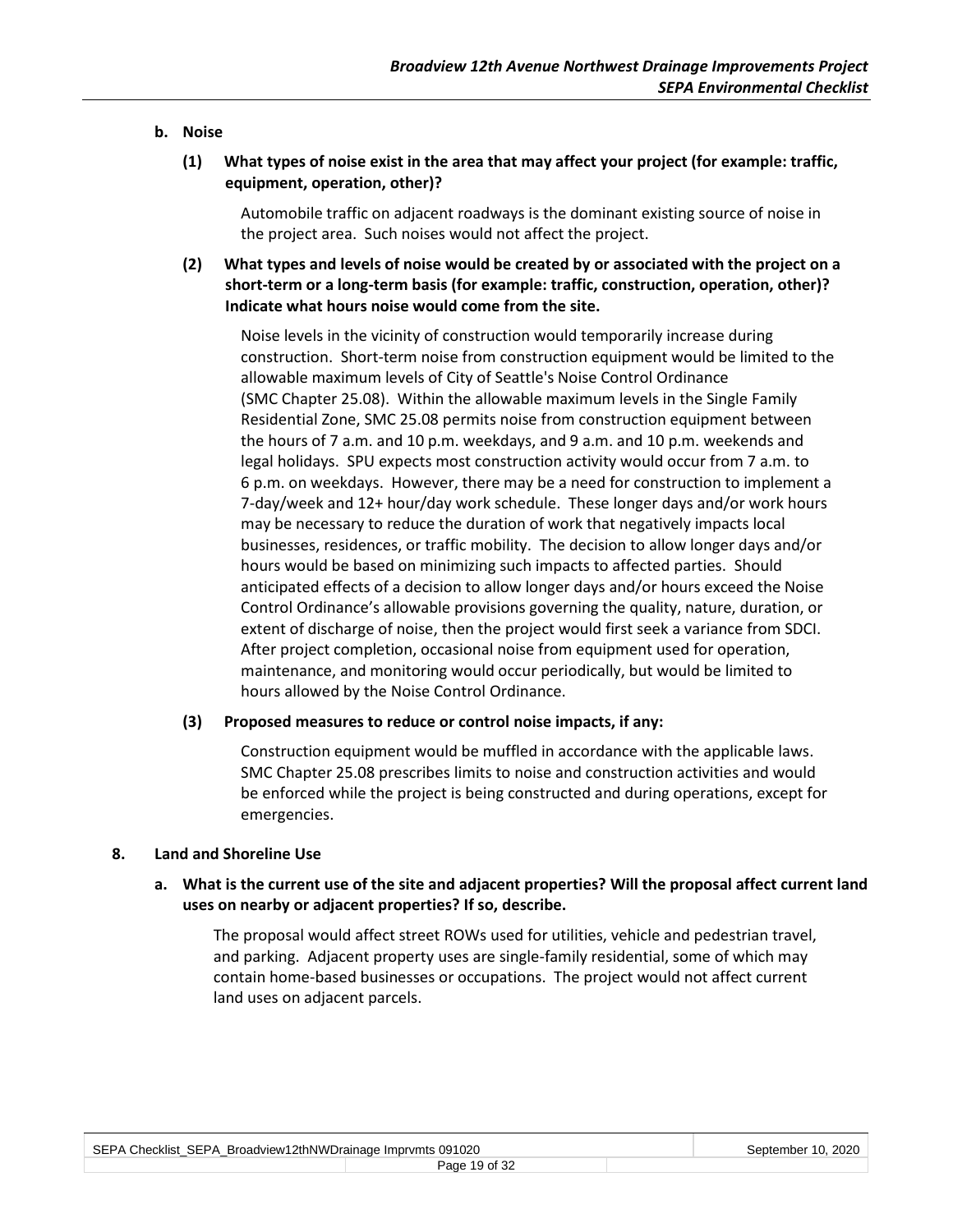**b. Has the project site been used as working farmlands or working forest lands? If so, describe. How much agricultural or forest land of long-term commercial significance will be converted to other uses as a result of the proposal, if any? If resource lands have not been designated, how many acres in farmland or forest land tax status will be converted to nonfarm or nonforest use?**

Project locations have not been used recently for working farm or forest lands.

**(1) Will the proposal affect or be affected by surrounding working farm or forest land normal business operations, such as oversize equipment access, the application of pesticides, tilling, and harvesting? If so, how?**

There is no surrounding working farm or forest land.

#### **c. Describe any structures on the site.**

The proposal would affect street ROWs used for utilities and vehicle and pedestrian travel and parking. Adjacent property uses are primarily single-family residential (some of which may include home-based business or occupations).

#### **d. Will any structures be demolished? If so, what?**

No aboveground structures would be demolished during construction. Some existing buried stormwater infrastructure would be removed and replaced.

#### **e. What is the current zoning classification of the site?**

The area where natural drainage systems would be constructed is primarily zoned single family residential (SF 7200) with some areas along Greenwood Ave N zoned low-rise multifamily 2 and 3 (LR2 and LR3). The area where conveyance improvements would be constructed is zoned single family residential (SF 7200).

#### **f. What is the current comprehensive plan designation of the site?**

The current comprehensive plan designation for the project area is single-family residential. Greenwood Ave N between NW 130th Ave and NW 127th Ave is in a Mandatory Housing Affordability Zone overlay.

#### **g. If applicable, what is the current shoreline master program designation of the site?**

The project is not in the City's Shoreline Management District.

#### **h. Has any part of the site been classified as an environmentally critical area? If so, specify.**

Portions of the project area near West Fork Mohlendorph Creek are mapped as having riparian, wildlife, steep slope, and steep slope buffer ECAs, as mapped by the City of Seattle

[\(http://seattlecitygis.maps.arcgis.com/apps/webappviewer/index.html?id=f822b2c6498c](http://seattlecitygis.maps.arcgis.com/apps/webappviewer/index.html?id=f822b2c6498c4163b0cf908e2241e9c2) [4163b0cf908e2241e9c2](http://seattlecitygis.maps.arcgis.com/apps/webappviewer/index.html?id=f822b2c6498c4163b0cf908e2241e9c2) ). Known Slide ECAs are also mapped along the BNSF mainline and adjacent to 12004 10th Ave NW.

**i. Approximately how many people would reside or work in the completed project?**

No people would reside in the project. City maintenance crews would work periodically in the ROW to maintain vegetation, drainage, and other City infrastructural assets.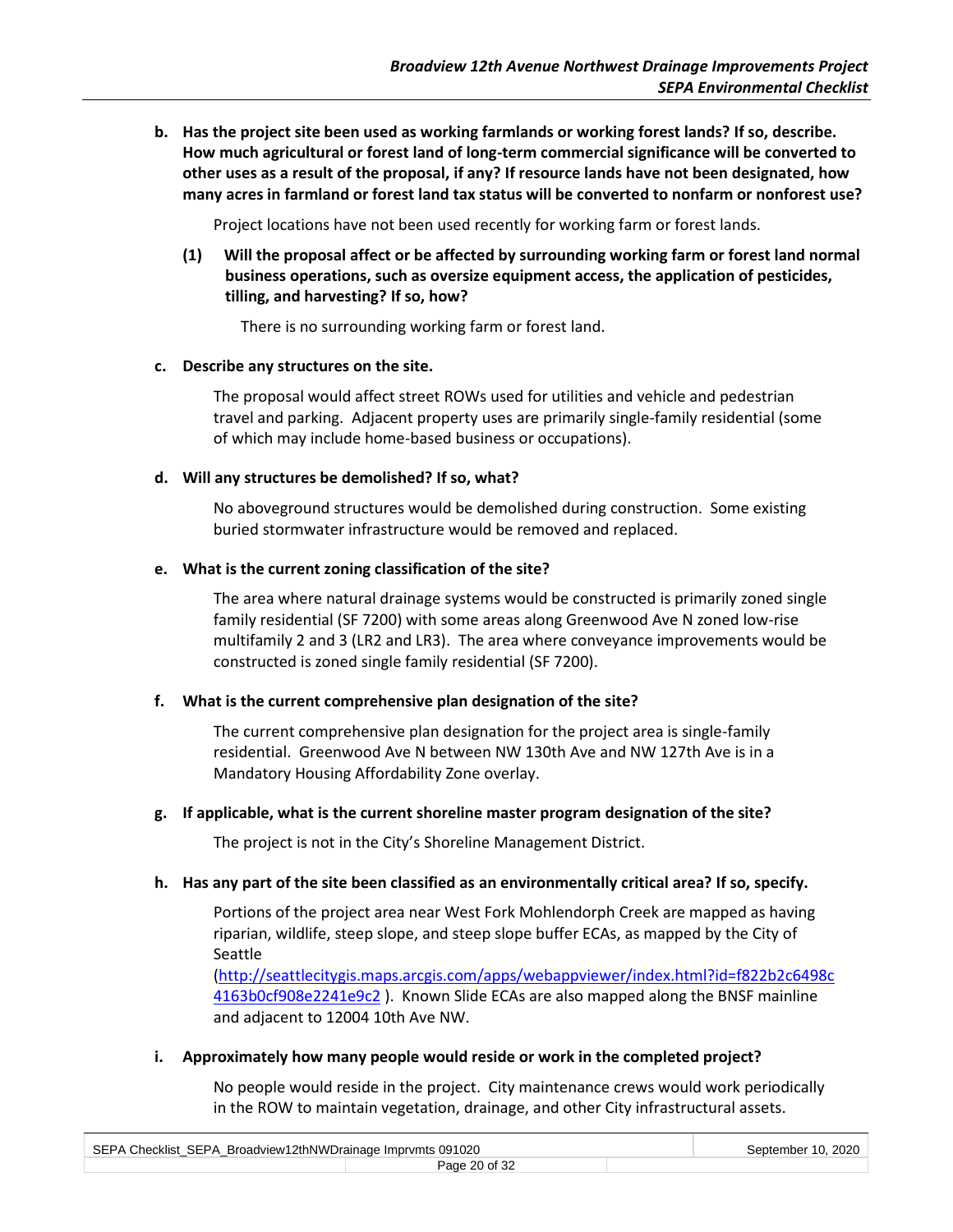**j. Approximately how many people would the completed project displace?**

No people would be displaced.

**k. Proposed measures to avoid or reduce displacement impacts, if any:**

There would be no displacements.

**l. Proposed measures to ensure the proposal is compatible with existing and projected land uses and plans, if any:**

The project would be compatible with existing and projected land uses and plans.

**m. Proposed measures to reduce or control impacts to agricultural and forest lands of long-term commercial significance, if any:**

There are no nearby agricultural and forest lands of long-term commercial significance.

#### **9. Housing**

**a. Approximately how many units would be provided, if any? Indicate whether high, middle, or low-income housing.**

The project would not construct any housing units.

**b. Approximately how many units, if any, would be eliminated? Indicate whether high, middle, or low-income housing.**

The project would not eliminate any housing units.

**c. Proposed measures to reduce or control housing impacts, if any:**

No measures are proposed because there would be no housing impacts.

## **10. Aesthetics**

**a. What is the tallest height of any proposed structure(s), not including antennas? What is the principal exterior building material(s) proposed?**

No new buildings are proposed.

## **b. What views in the immediate vicinity would be altered or obstructed?**

No views in the immediate vicinity would be altered or obstructed. Street trees planted in the ROW could partially obscure neighborhood and territorial views when they attain full height and maturity.

## **c. Proposed measures to reduce or control aesthetic impacts, if any:**

The project is developing a context-sensitive design for both locations to respond to adjacent land uses and how people use and access and use street ROWs. The design intent is to limit impacts to private parcels, locate street improvements in response to existing site conditions (e.g., trees, ECAs) and constraints (topography), and execute a communication outreach plan that includes video conference calls and one-on-one meetings with adjacent property owners. Outreach began during preliminary design and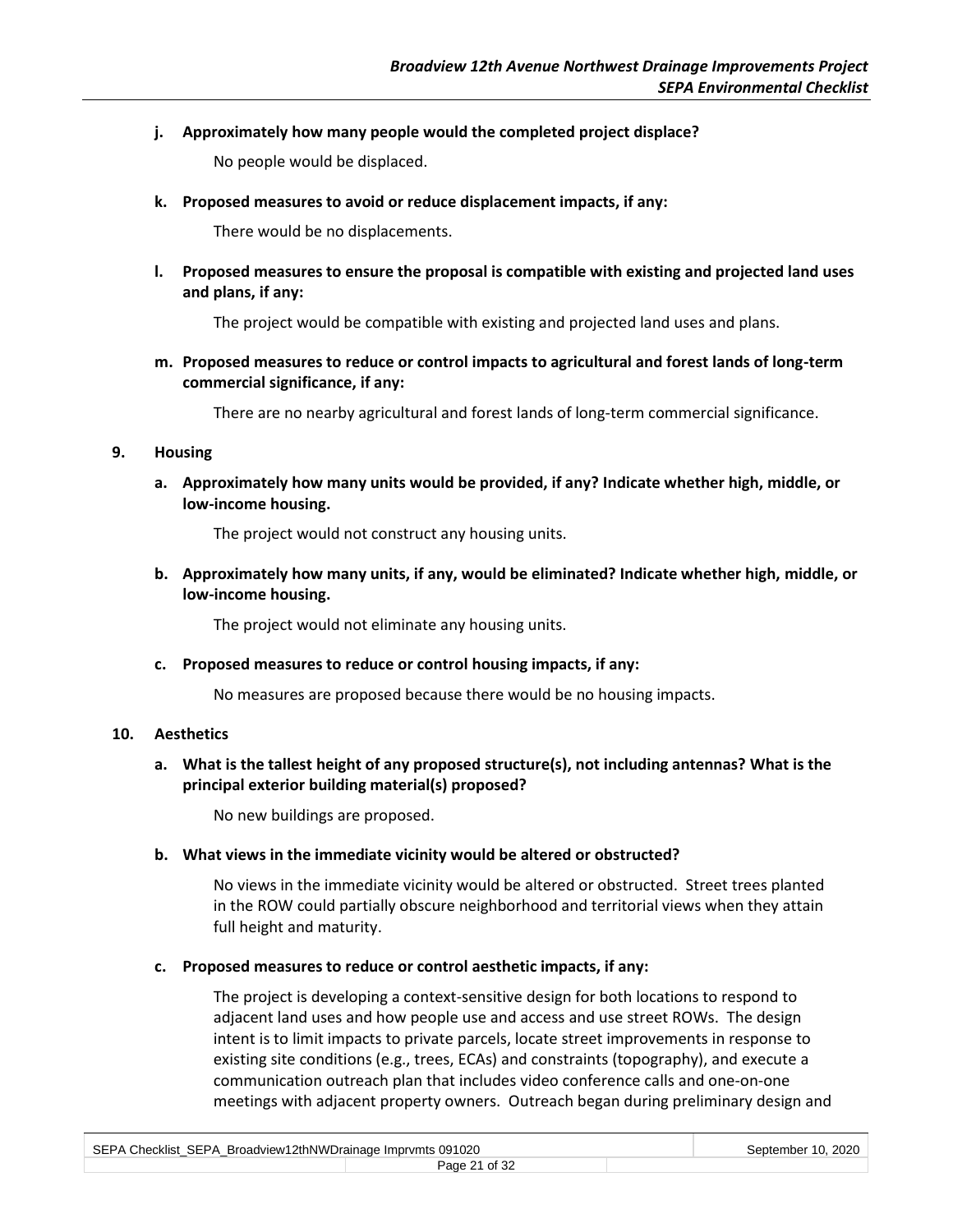will continue through final design to inform residents of the project purpose, present the current design at each project milestone, and offer opportunity for feedback that could meaningfully inform design.

#### **11. Light and Glare**

#### **a. What type of light or glare will the proposal produce? What time of day would it mainly occur?**

The constructed project would not produce light or glare. No new streetlights are proposed or required. During construction, if an emergency situation calls for after-dark work, the construction contractor may deploy portable lights that temporarily produce light and glare.

#### **b. Could light or glare from the finished project be a safety hazard or interfere with views?**

The project would not create light or glare.

#### **c. What existing offsite sources of light or glare may affect your proposal?**

There are no offsite sources of light or glare that would affect the proposal.

#### **d. Proposed measures to reduce or control light and glare impacts, if any:**

No measures are needed to reduce or control light and glare impacts because no impacts would occur. If an emergency requires after-dark work during construction, portable lighting would be adjusted as feasible to minimize glare.

#### **12. Recreation**

#### **a. What designated and informal recreational opportunities are in the immediate vicinity?**

There are no parks or other designated recreational opportunities in the immediate vicinity. However, the project is in street ROWs used for informal recreational activities such as dog walking, walking, jogging, and bicycling.

#### **b. Would the proposed project displace any existing recreational uses? If so, describe.**

The project would not displace existing recreational uses. Construction would temporarily disturb or detour walking and biking along existing city streets but the contractor would be required to maintain safe pedestrian and vehicle access at all times.

#### **c. Proposed measures to reduce or control impacts on recreation, including recreation opportunities to be provided by the project or applicant, if any:**

Temporary closures or detours affecting vehicle and pedestrian routes/access may be required during construction. The contractor would be required to submit, obtain approval for, and implement a Temporary Traffic Control Plan that maintains pedestrian and bicycle access through or around the project locations.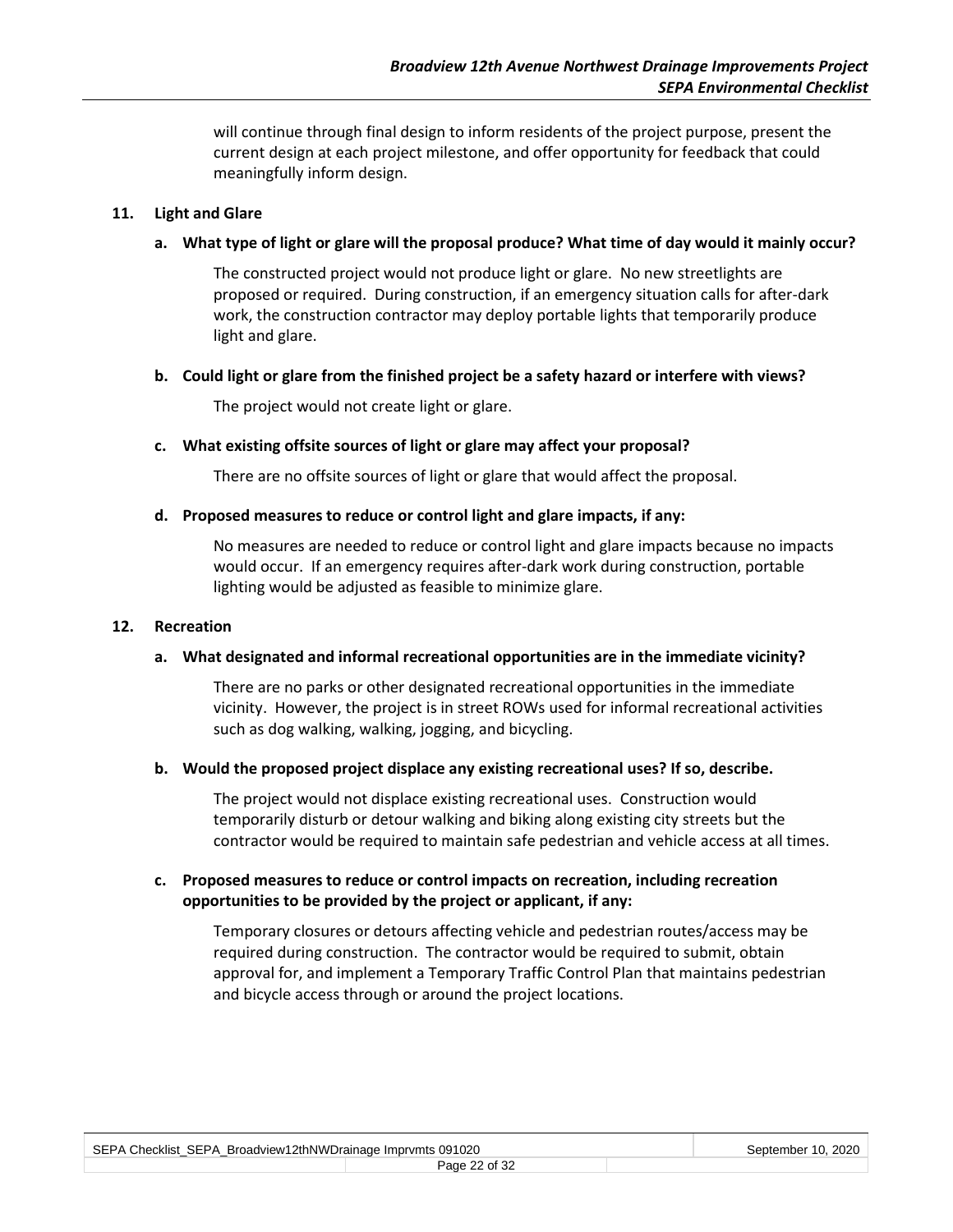- **13. Historic and Cultural Preservation**
	- **a. Are there any buildings, structures, or sites, located on or near the site that are over 45 years old listed in or eligible for listing in national, state, or local preservation registers? If so, specifically describe.**

The proposed work would not affect any qualifying buildings, structures, or known cultural resources. The project would affect only City of Seattle existing roadway assets and stormwater systems. None of those objects are considered historically or culturally significant.

**b. Are there any landmarks, features, or other evidence of Indian or historic use or occupation? This may include human burials or old cemeteries. Are there any material evidence, artifacts, or areas of cultural importance on or near the site? Please list any professional studies conducted at the site to identify such resources.**

There are no known landmarks, features, or other evidence of Indian or historic use or occupation, including human burials or old cemeteries. No historic-period or pre-contact material evidence, artifacts, or areas of cultural importance were identified on or near the project. According to the Washington Information System for Architectural and Archaeological Records Data (WISSARD) landscape Predictive Model based on environmental factors, the project locations are in areas with High to Very High Risk of inadvertent discovery of archaeological resources. However, the proposed work would disturb upland areas that have been previously disturbed and filled by construction of roadway and utilities. The work's location on previously disturbed and filled ground reduces the chance of encountering contextually significant archaeological materials.

**c. Describe the methods used to assess the potential impacts to cultural and historic resources on or near the project site. Examples include consultation with tribes and the Department of Archaeology and Historic Preservation, archaeological surveys, historic maps, GIS data, etc.**

To determine if National Register, State of Washington Heritage, or City of Seattle Landmark properties are in or adjacent to the project, both project locations were checked against these registers on June 22, 2020:

- Washington Heritage Register and National Register of Historic Places: <http://www.dahp.wa.gov/historic-register>
- Washington Information System for Architectural and Archaeological Records Data (WISSARD) database: <https://dahp.wa.gov/project-review/wisaard-system>
- City of Seattle Landmarks Map: [http://www.seattle.gov/neighborhoods/programs-and-services/historic](http://www.seattle.gov/neighborhoods/programs-and-services/historic-preservation/landmarks/landmarks-map)[preservation/landmarks/landmarks-map](http://www.seattle.gov/neighborhoods/programs-and-services/historic-preservation/landmarks/landmarks-map)
- **d. Proposed measures to avoid, minimize, or compensate for loss, changes to, and disturbance to resources. Please include plans for the above and any permits that may be required.**

The proposed work would not affect buildings or known cultural resources. The project would affect only City of Seattle existing roadway assets and stormwater systems. None of those objects are considered historically or culturally significant. Based on the

| SEPA Checklist SEPA Broadview12thNWDrainage Imprymts 091020 | September 10, 2020 |  |
|-------------------------------------------------------------|--------------------|--|
|                                                             | Page 23 of 32      |  |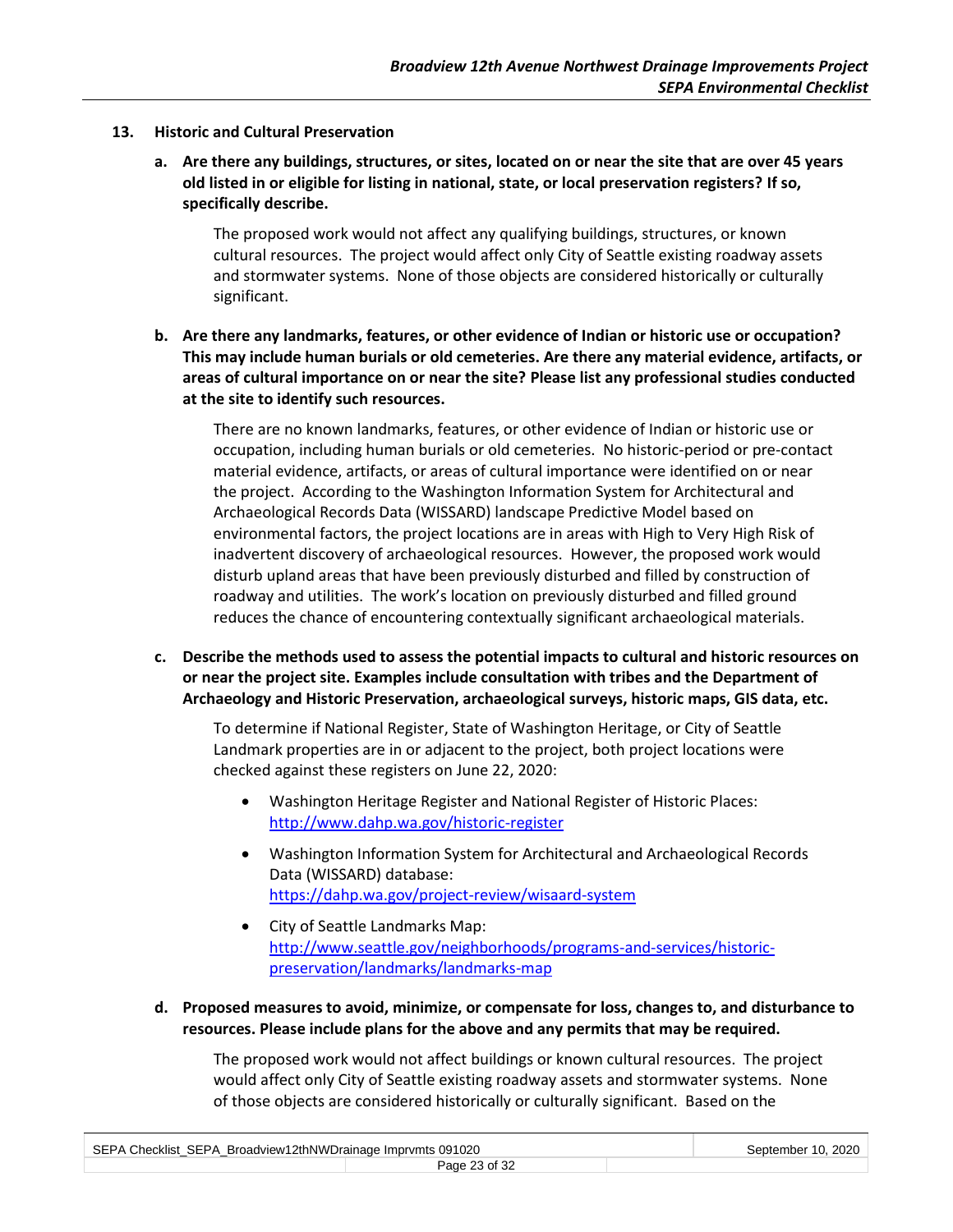Washington State Department of Archaeological and Historic Preservation's landscape Predictive Model, the project is in areas with High to Very High Risk of inadvertent discovery of archaeological resources. However, the proposal would disturb upland areas that have been previously disturbed and filled by construction of roadways and utilities. The work's location on previously disturbed and filled ground reduces the chance of encountering contextually significant archaeological materials. Work at both project locations would be conducted under an Inadvertent Discovery Plan for cultural and archaeological materials.

#### **14. Transportation**

**a. Identify public streets and highways serving the site or affected geographic area and describe proposed access to the existing street system. Show on site plans, if any.**

The project would occur entirely in existing, improved street ROWs owned and managed by the City of Seattle. Street types vary across the two locations as follows:

- Natural drainage system improvements: NW 130th St (neighborhood corridor) and NW 127th St (neighborhood yield street). Nearest arterials are NW 125th St, 3rd Ave NW, and Greenwood Ave N.
- Conveyance improvements: along segments of NW 125th St, 10th Ave NW, NW 122nd St, and 11th Ave NW and large-diameter detention pipes on 10th Ave NW (between NW 122nd and NW 125th streets) and 11th Ave NW (south of NW 122nd St). The street-end of 11th Avenue Northwest is a cul-de-sac accessed from NW 122nd St. NW 125th St is a designated arterial between Greenwood Ave N and 8th Ave NW. Other streets in this location are residential. Connections and access to existing streets would not change.

## **b. Is the site or affected geographic area currently served by public transit? If so, generally describe. If not, what is the approximate distance to the nearest transit stop?**

King County Metro Route 28 serves the conveyance improvements area and travels on 3rd Ave NW, NW 125th Ave, and 8th Ave NW. A bus stop adjacent to the eastbound lane of NW 125th Ave, approximately 110 feet east of 8th Ave NW, would be temporarily impacted during construction and the original stop location would be restored at the end of construction. Metro Routes 345 and 355 serve the natural drainage system improvements area and travel on Greenwood Ave N. Those routes and their stops would not be impacted by project construction or the completed project.

**c. How many additional parking spaces would the completed project or nonproject proposal have? How many would the project or proposal eliminate?**

Parking associated with street ROWs in the project location is currently on-street, free parking managed by SDOT. Residents currently park off-pavement on existing gravel or lawn areas on the curbless streets. Because the project involves work in the street ROW, construction would require temporary closures of parking as well as travel lanes on affected streets. During construction, there may be no or restricted parking on one or both sides of affected streets. The specific timing and duration of parking and lane closures are not known at this time, but such closures would comply with relevant policies administered by SDOT as part of their Street Use permitting process. Also, ample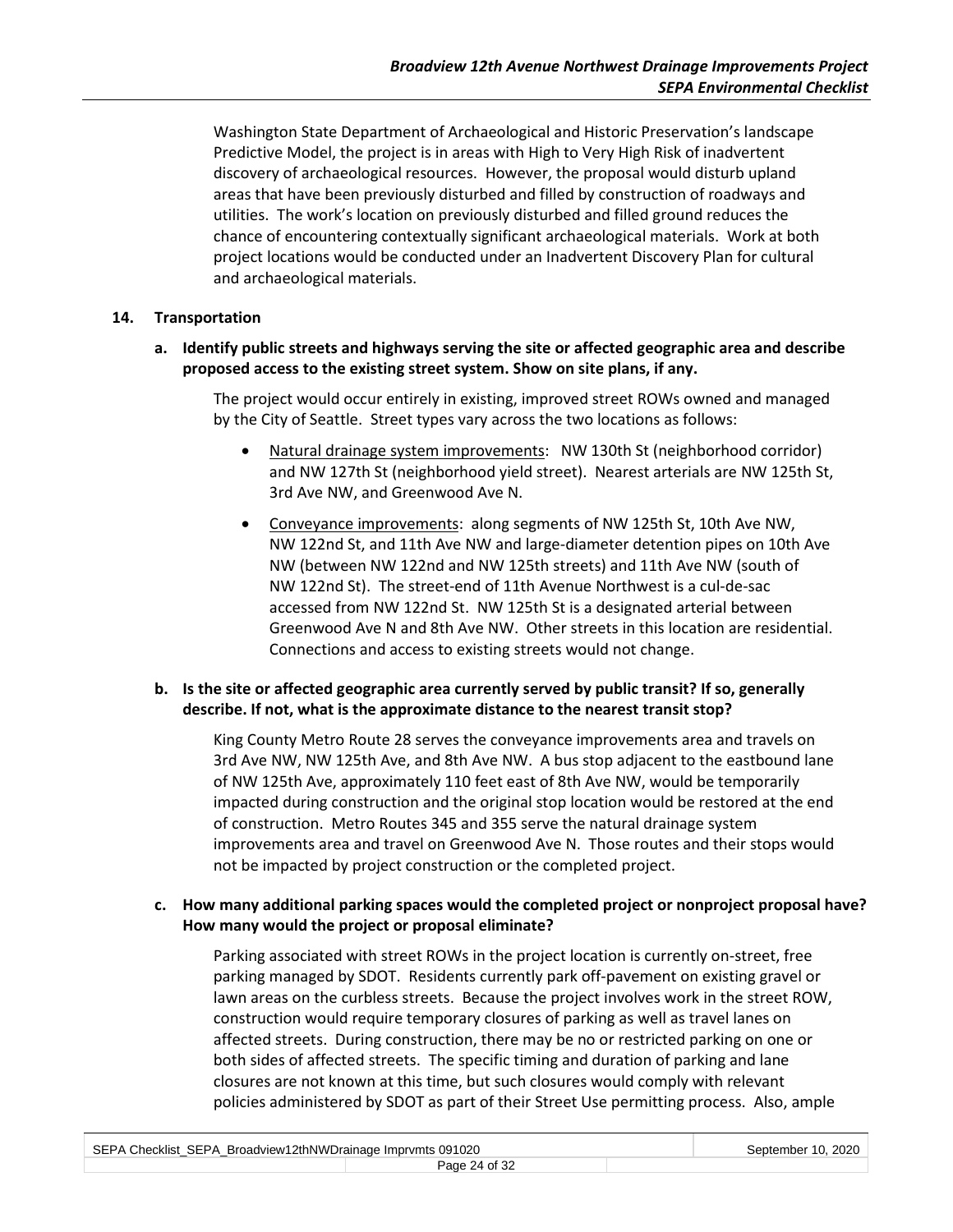on-street parking is available elsewhere in the project vicinity along affected or adjacent streets and most adjacent residences have their own off-street parking.

The completed project would neither create nor permanently eliminate legal parking spaces. Parking on affected streets would remain essentially the same as it is now. However, improvements in the natural drainage system area would formalize the existing parallel on-street parking spaces in the street ROW. Curb bulbs proposed at the northeast corner of 3rd Ave NW and NW 130th St would be in the no-parking zone at the intersection and would not reduce the number of legal parking spaces. While residents would not be able to park in the location of the bioretention facilities sited in the planting strip, the planting strip on affected blocks is currently not available for parking due to existing ditches and vegetation. Planned conveyance improvements would not change parking configurations.

**d. Will the proposal require any new or improvements to existing roads, streets, pedestrian, bicycle or state transportation facilities, not including driveways? If so, generally describe (indicate whether public or private).**

The project would restore all demolished and damaged street pavement, curbs, and traffic aprons to preconstruction condition or better. No new roads or streets would be constructed as part of the project.

**e. Will the project or proposal use (or occur in the immediate vicinity of) water, rail, or air transportation? If so, generally describe.**

The project would not use water, rail, or air transportation.

**f. How many vehicular trips per day would be generated by the completed project or proposal? If known, indicate when peak volumes would occur and what percentage of the volume would be trucks (such as commercial and nonpassenger vehicles). What data or transportation models were used to make these estimates?**

Project construction would require approximately 1,230 round trips (see Attachment C) due to workers and materials being transported to and from the project locations during the anticipated 100 working-day construction period. Generally, trips would occur between 7 a.m. and 7 p.m. weekdays, and 9 a.m. and 7 p.m. weekends and legal holidays. Specific timing of peak volumes is not known.

The completed project is expected to generate approximately 400 new round trips over its anticipated 100-year life span to support the ongoing emergency and routine operation, maintenance, and monitoring. Peak traffic volumes are not expected to change because of the completed project.

**g. Will the proposal interfere with, affect or be affected by the movement of agricultural and t products on roads or streets in the area? If so, generally describe.**

The proposal would not affect movement of products on roads or streets.

| SEPA Checklist_SEPA_Broadview12thNWDrainage Imprvmts 091020 |  | September 10, 2020 |
|-------------------------------------------------------------|--|--------------------|
|                                                             |  |                    |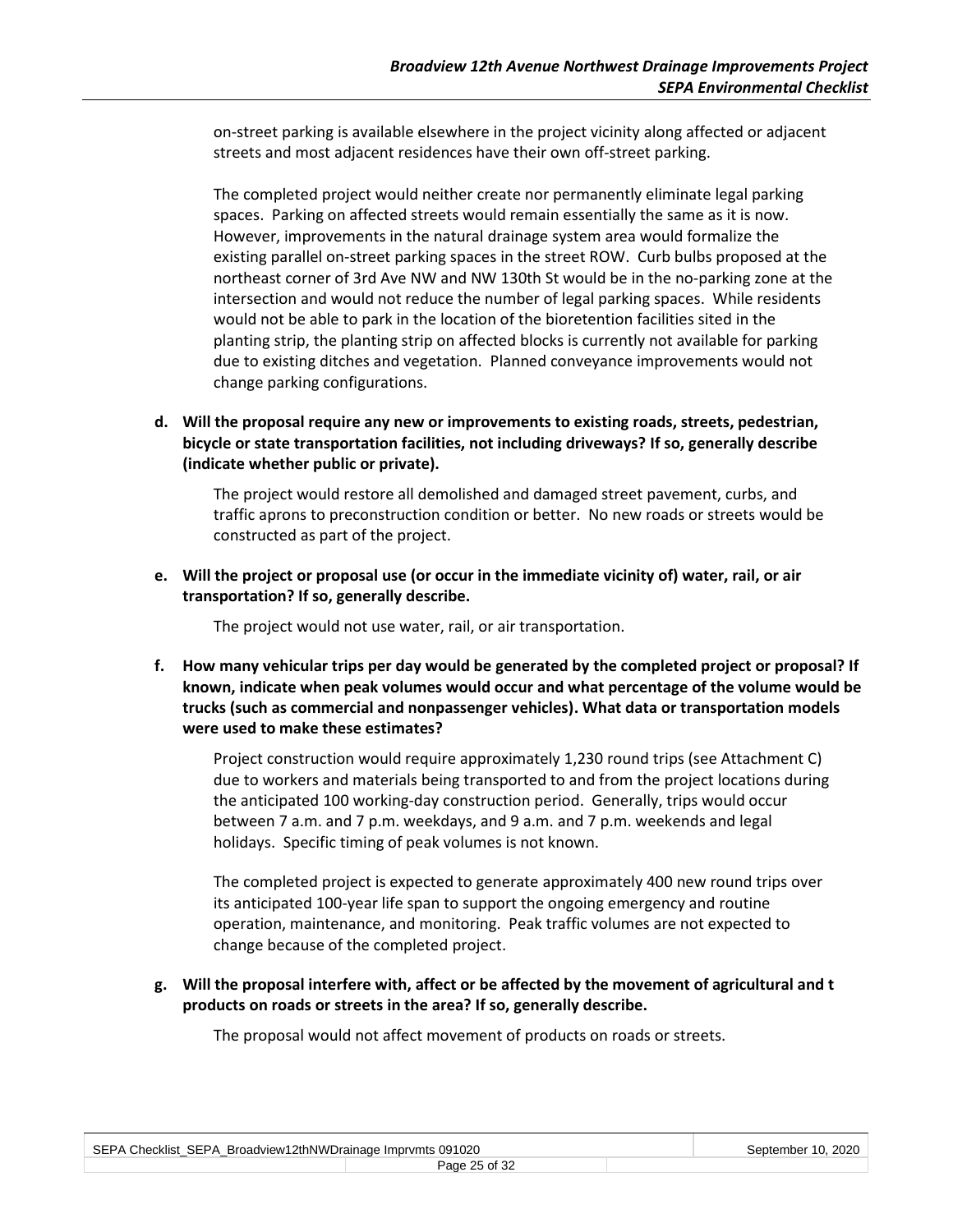#### **h. Proposed measures to reduce or control transportation impacts, if any:**

During construction, the contractor would be required to deploy a traffic control plan approved by SDOT. Project construction would comply with SDOT policies regarding temporary lane and sidewalk closures. SPU and SDOT would encourage the construction contractor to use carpooling for its employees. SPU would conduct public outreach before and during project construction to notify residents, local agencies, Metro, and other stakeholders of work progress and expected disruptions or changes in traffic flow. Access for emergency-response vehicles would be maintained at all times.

Proposed infrastructure would be placed either outside limits of pavement or on the edge to facilitate traffic control during future maintenance activities. Pedestrian safety and traffic calming would be achieved with the addition of street trees, one curb bulb, and improved corner curb ramps with truncated domes at affected intersections. Bioretention facilities would require periodic maintenance by SPU. Lower-maintenance plants would be selected to minimize maintenance.

#### **15. Public Services**

**a. Would the project result in an increased need for public services (for example: fire protection, police protection, public transit, health care, schools, other)? If so, generally describe.**

The project would not create an increased need for public services.

**b. Proposed measures to reduce or control direct impacts on public services, if any.**

No mitigation is being proposed because there would be no impacts on public services.

#### **16. Utilities**

## **a. Check utilities available at the site:**

| None                                     |                                                  |                      |                                              |
|------------------------------------------|--------------------------------------------------|----------------------|----------------------------------------------|
|                                          | $\boxtimes$ Electricity $\boxtimes$ Natural gas  |                      | $\boxtimes$ Water $\boxtimes$ Refuse service |
|                                          | $\boxtimes$ Telephone $\boxtimes$ Sanitary sewer | $\Box$ Septic system |                                              |
| $\boxtimes$ Other: fiber optic, cable TV |                                                  |                      |                                              |

## **b. Describe the utilities that are proposed for the project, the utility providing the service, and the general construction activities on the site or in the immediate vicinity that might be needed.**

The completed project would increase the capacity of the Broadview neighborhood's stormwater conveyance system and would be owned, operated, and maintained by SPU. Construction of the natural drainage system improvements may require water and sewer services. There is one location (NW 130th St) where new stormwater conveyance pipe would be installed above and crossing a 6-inch diameter water main and numerous water services.

Some existing utilities may need to be adjusted or relocated to allow construction of the conveyance improvements. One Puget Sound Energy natural gas main and numerous services along 10th Ave NW and 11th Ave NW would need to be relocated, including approximately 520 feet of 2-inch diameter gas main on 10th Ave NW and 475 feet of a 2-inch dimeter gas main on 11th Ave NW. Approximately 40 feet of an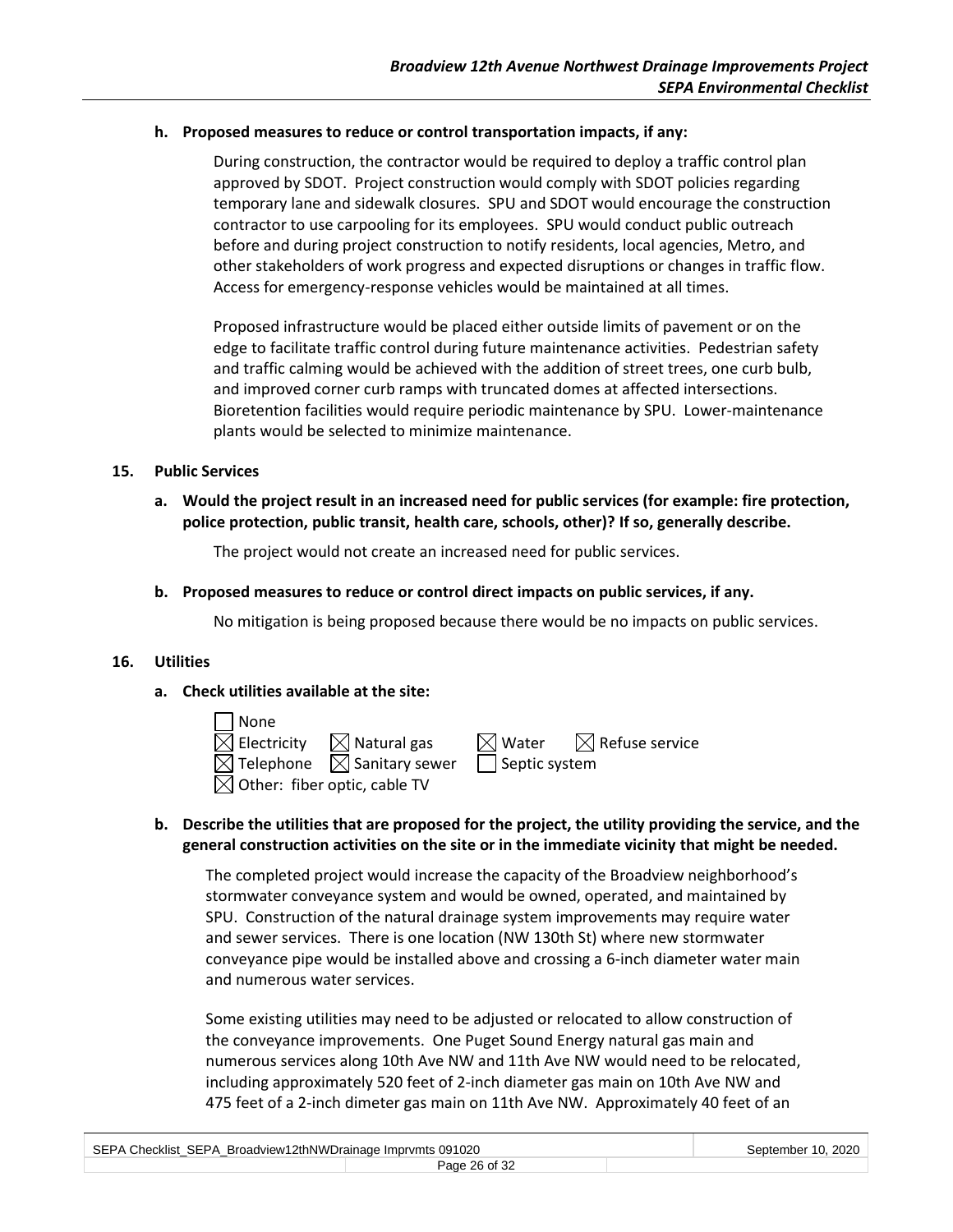8-inch diameter sanitary sewer on NW 122nd St would be reconstructed at a reduced slope (0.5 percent), so that a new 30-inch diameter stormwater conveyance pipe can cross underneath it. At the intersection of 12th Ave NW and 10th Ave NW, two water services and a dual water meter would require relocation or replacement.

SPU anticipates minimal interruption in service during utility adjustments and relocations. However, if more than a short service disruption would occur during relocation, then temporary connections would be provided. Inadvertent damage to underground utilities could also occur during construction. While such incidents occur infrequently, they could temporarily affect services to customers served by the affected utility while emergency repairs are made. In addition, some residents may need to place their curbside garbage and recycling containers in front of an adjacent neighbor's house on pick-up days. No other interruptions to regular utility services are expected during construction.

#### **C. SIGNATURE**

The above answers are true and complete to the best of my knowledge. I understand the lead agency is relying on them to make its decision.

Signature: Crace Manzano Digitally signed by Grace Manzano (Capital Article 3820.09.10 11:26:38 -07'00'

*Grace Manzano*, Project Manager

Attachment A – Vicinity Map Attachment B – Site Map Attachment C – Greenhouse Gas Emissions Worksheet

| SEPA Checklist_SEPA_Broadview12thNWDrainage Imprvmts 091020 |               | September 10, 2020 |  |
|-------------------------------------------------------------|---------------|--------------------|--|
|                                                             | Page 27 of 32 |                    |  |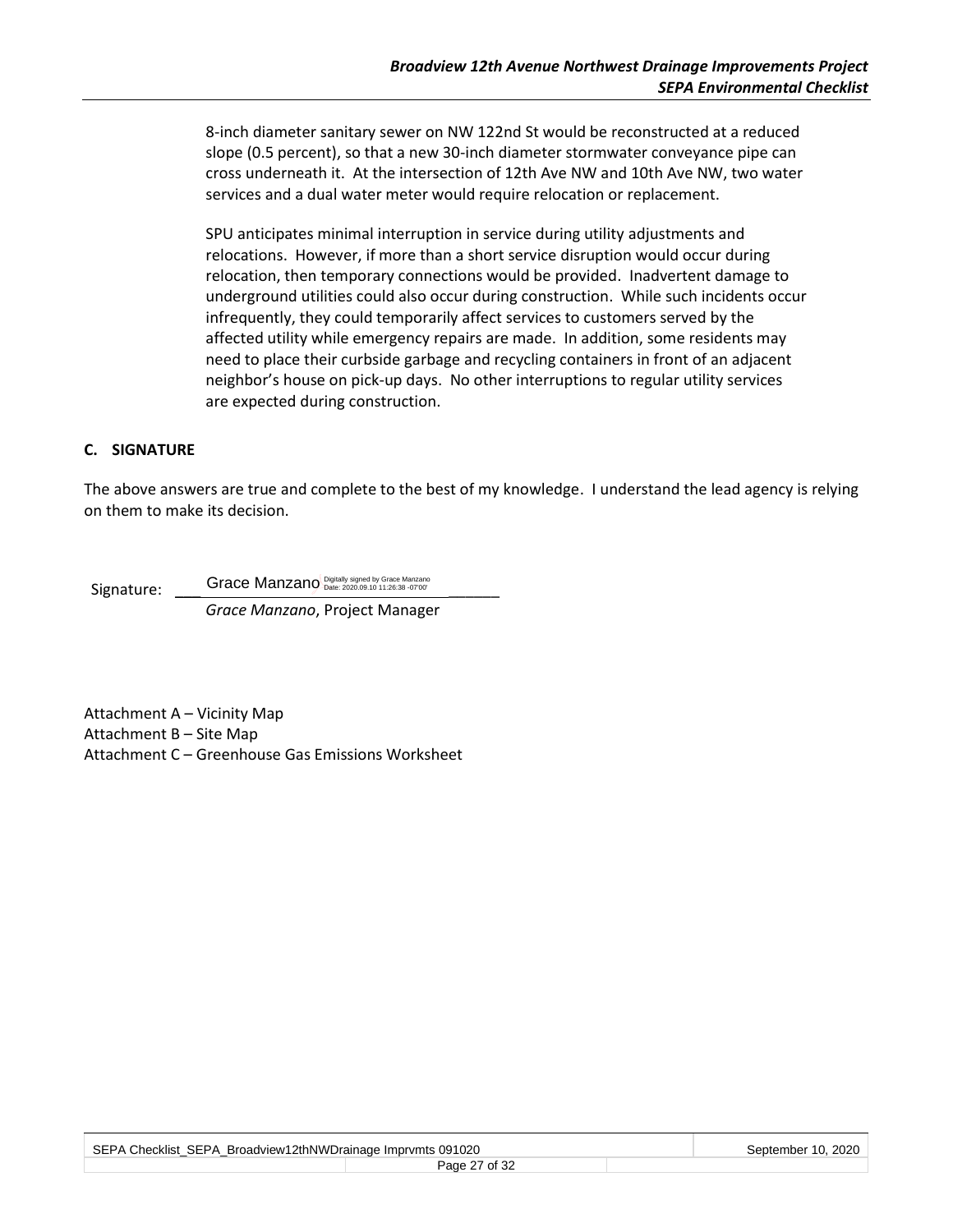**Attachment A – Vicinity Map**<br> **ALL AND READ ME BOTHELL WAY** NE BOTHELL WAY BOTHELL HATCH ŵ See 15TH AVE NE **Site Map N 145TH ST NE 145TH ST** Bitt Lake e r  $\overline{\mathbf{5}}$ REENWOOD AVE N **N 130TH ST** NE 125TH ST Finn Puget Sound Hill **NURORA AVE N** NE NORTHGATE WAY HOLMAN RD NW Lake City **WAY NEW** Maple  $Leaf$ **EST** Crown\_Hill N 85TH ST Greenwood ROOSEVELT WAY NE Green Lake ₩ Green Lake Ballard SEPOINT WATER 25TH AVE ξ AVE HL97 NE 45TH ST Salmon  $B$ ay Fremont WWCKERSON ST Magnolia **STHAVEW**  $\overline{\phantom{a}}$  $520$ Lake **AVEE** ake Un or Washington EASTLANE AVERE 24TH MERCER STREET RELIGIT ALCO Capitol Hill **DENNY WAY RS** Central **PND RE MAD District** Legend Attachment A. Area of<br>map detail **Vicinity Map.** Highways Street **Project Locations OCEAN**  $0.5$  $\overline{2}$ Miles Water Body PACIFIC **HERRERA** Citation **OREGON** ort\SEPA K:\Projects\Y2011\11-05007-004\Pr

| SEPA Checklist SEPA Broadview12thNWDrainage Imprymts 091020 |               | September 10, 2020 |  |
|-------------------------------------------------------------|---------------|--------------------|--|
|                                                             | Page 28 of 32 |                    |  |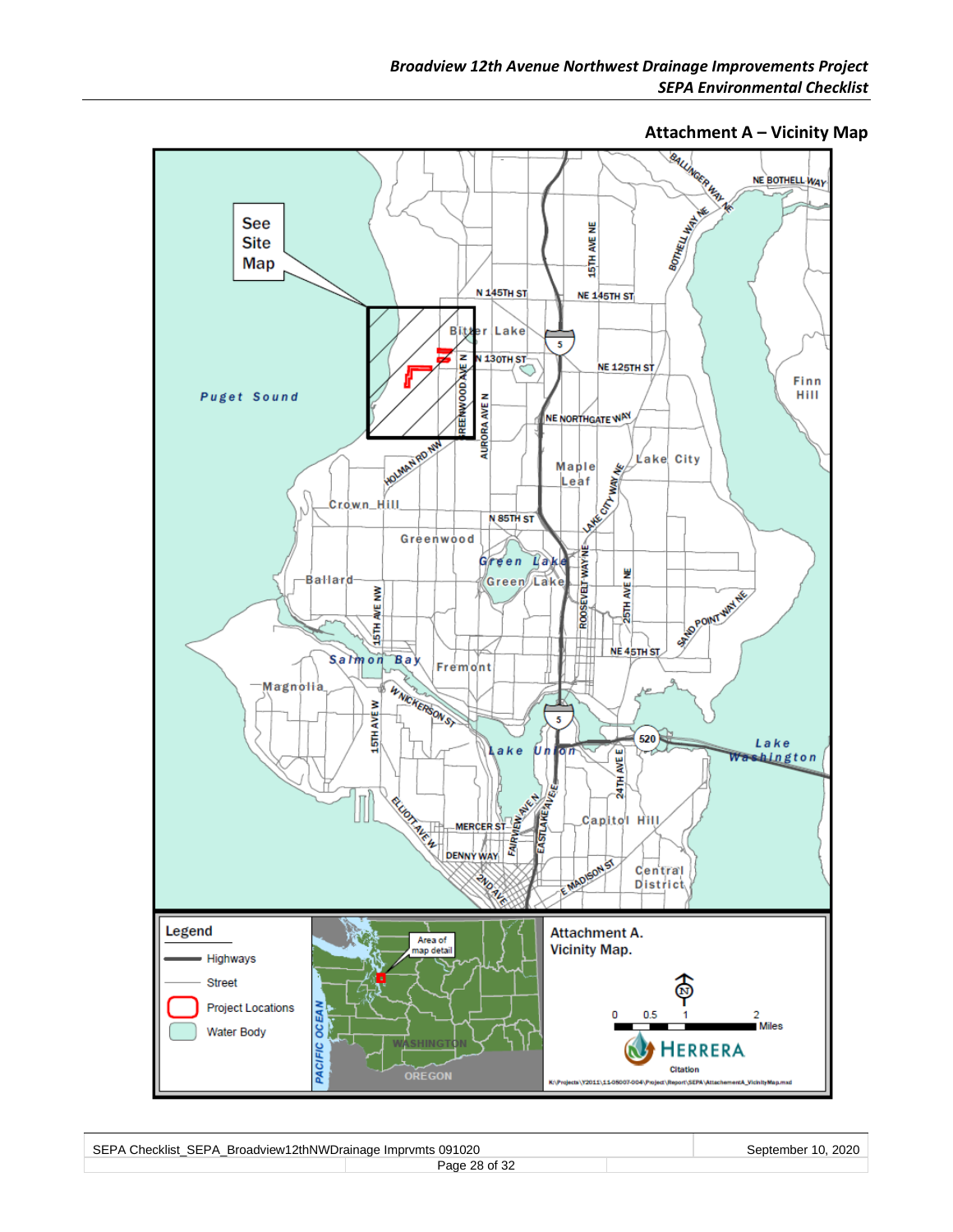

**Attachment B – Site Map**

SEPA Checklist\_SEPA\_Broadview12thNWDrainage Imprvmts 091020 September 10, 2020 September 10, 2020 Page 29 of 32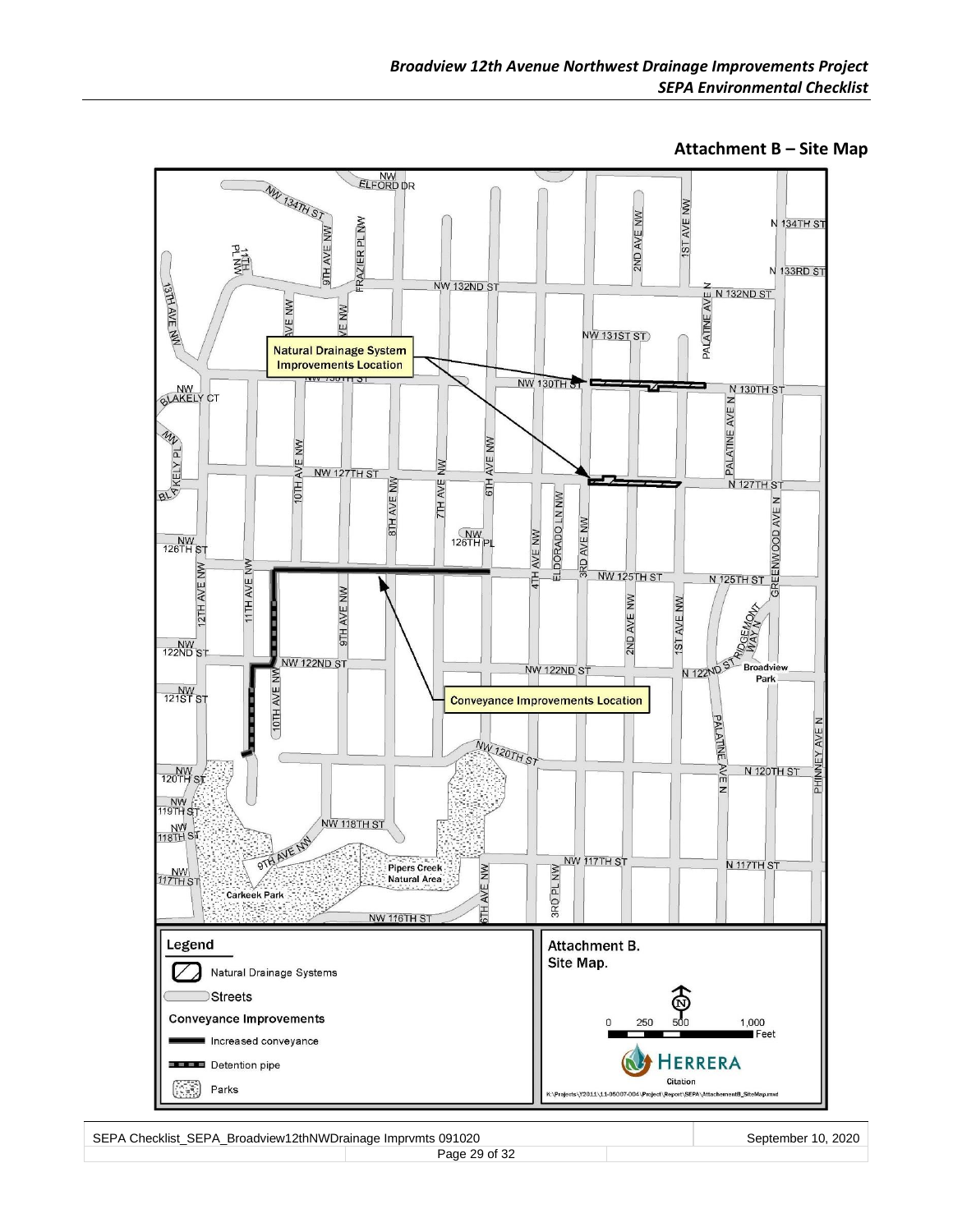#### **Attachment C – Greenhouse Gas Emissions Worksheet**

| <b>Section I: Buildings</b>                              |          |                              |          |                            |                                                  |                                           |
|----------------------------------------------------------|----------|------------------------------|----------|----------------------------|--------------------------------------------------|-------------------------------------------|
|                                                          |          |                              |          |                            | <b>Emissions Per Unit or Per Thousand Square</b> |                                           |
|                                                          |          |                              |          | Feet (MTCO <sub>2</sub> e) |                                                  |                                           |
|                                                          |          | Square Feet (in              |          |                            |                                                  | Lifespan                                  |
| Type (Residential) or Principal Activity<br>(Commercial) | # Units  | thousands of<br>square feet) | Embodied | Energy                     | Transportation                                   | <b>Emissions</b><br>(MTCO <sub>2</sub> e) |
| Single-Family Home                                       | 0        |                              | 98       | 672                        | 792                                              | 0                                         |
| Multi-Family Unit in Large Building                      | 0        |                              | 33       | 357                        | 766                                              | 0                                         |
| Multi-Family Unit in Small Building                      | 0        |                              | 54       | 681                        | 766                                              | 0                                         |
| <b>Mobile Home</b>                                       | $\Omega$ |                              | 41       | 475                        | 709                                              | 0                                         |
| Education                                                |          | 0.0                          | 39       | 646                        | 361                                              | 0                                         |
| <b>Food Sales</b>                                        |          | 0.0                          | 39       | 1,541                      | 282                                              | 0                                         |
| <b>Food Service</b>                                      |          | 0.0                          | 39       | 1,994                      | 561                                              | $\mathbf{0}$                              |
| Health Care Inpatient                                    |          | 0.0                          | 39       | 1,938                      | 582                                              | $\mathbf{0}$                              |
| <b>Health Care Outpatient</b>                            |          | 0.0                          | 39       | 737                        | 571                                              | $\mathbf{0}$                              |
| Lodging                                                  |          | 0.0                          | 39       | 777                        | 117                                              | 0                                         |
| Retail (Other than Mall)                                 |          | 0.0                          | 39       | 577                        | 247                                              | 0                                         |
| Office                                                   |          | 0.0                          | 39       | 723                        | 588                                              | 0                                         |
| <b>Public Assembly</b>                                   |          | 0.0                          | 39       | 733                        | 150                                              | 0                                         |
| <b>Public Order and Safety</b>                           |          | 0.0                          | 39       | 899                        | 374                                              | $\mathbf{0}$                              |
| Religious Worship                                        |          | 0.0                          | 39       | 339                        | 129                                              | 0                                         |
| Service                                                  |          | 0.0                          | 39       | 599                        | 266                                              | 0                                         |
| Warehouse and Storage                                    |          | 0.0                          | 39       | 352                        | 181                                              | 0                                         |
| Other                                                    |          | 0.0                          | 39       | 1,278                      | 257                                              | 0                                         |
| Vacant                                                   |          | 0.0                          | 39       | 162                        | 47                                               | 0                                         |
| <b>TOTAL Section I Buildings</b>                         |          |                              |          |                            | 0                                                |                                           |

| <b>Section II: Pavement</b>                         |                |  |                                  |                                           |
|-----------------------------------------------------|----------------|--|----------------------------------|-------------------------------------------|
|                                                     |                |  |                                  | <b>Emissions</b><br>(MTCO <sub>2</sub> e) |
| Asphalt Pavement (sidewalk, street, berms)          | 60,000 SF      |  |                                  | 3,000                                     |
| Concrete Pad (50 MTCO <sub>2</sub> e/1,000 sq ft of | 6 inches thick |  |                                  |                                           |
| pavement at a depth of 6 inches)                    | (60 cu yd)     |  |                                  |                                           |
|                                                     |                |  | <b>TOTAL Section II Pavement</b> | 3.000                                     |

| <b>Section III: Construction</b>      |                                           |
|---------------------------------------|-------------------------------------------|
| (See detailed calculations below)     | <b>Emissions</b><br>(MTCO <sub>2</sub> e) |
| <b>TOTAL Section III Construction</b> | 857.1                                     |

| <b>Section IV: Operations and Maintenance</b>      |                                           |
|----------------------------------------------------|-------------------------------------------|
| (See detailed calculations below)                  | <b>Emissions</b><br>(MTCO <sub>2</sub> e) |
| <b>TOTAL Section IV Operations and Maintenance</b> | 28.1                                      |
|                                                    |                                           |

# **TOTAL GREENHOUSE GAS (GHG) EMISSIONS FOR PROJECT (MTCO2e) 3,885**

| SEPA Checklist SEPA Broadview12thNWDrainage Imprymts 091020 |               |  | September 10, 2020 |
|-------------------------------------------------------------|---------------|--|--------------------|
|                                                             | Page 30 of 32 |  |                    |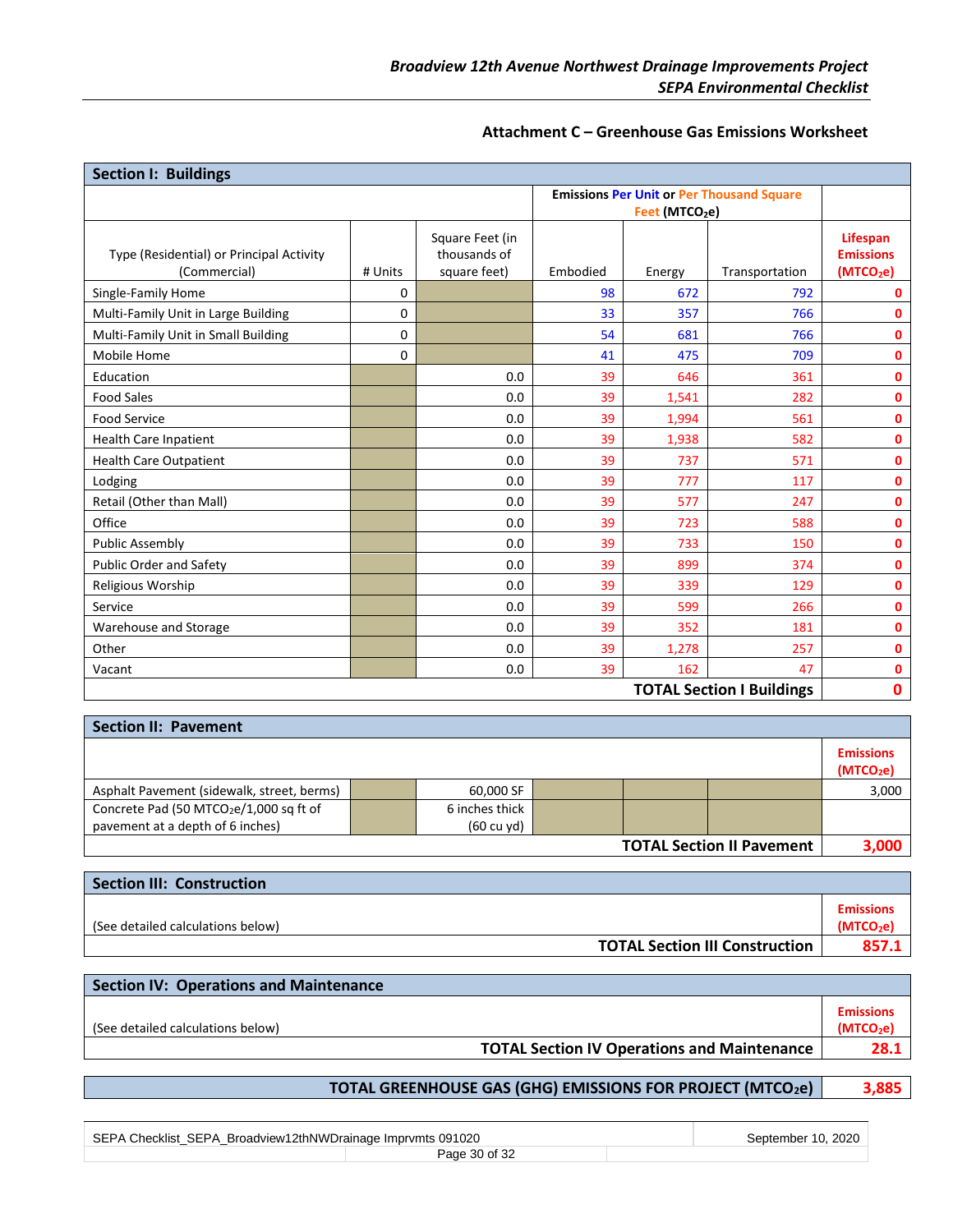# **ATTACHMENT C: Greenhouse Gas Emissions Worksheet, continued**

| <b>Section III Construction Details</b>             |                  |                                                    |
|-----------------------------------------------------|------------------|----------------------------------------------------|
| <b>Construction: Diesel</b>                         |                  |                                                    |
| Equipment                                           | Diesel (gallons) | <b>Assumptions</b>                                 |
| Excavator x 2                                       | 32,000           | 1,600 hrs x 20 gal/hr (345 hp engine)              |
| Front end loader x 2                                | 32,000           | 1,600 hrs x 20 gal/hr (345 hp engine)              |
| Vibratory / Static Roller                           | 400              | 500 hrs x 0.8 gal/hr (185 hp engine)               |
| Asphalt paver                                       | 360              | 80 hrs x 4.5 gal/hr (80 hp engine)                 |
| Asphalt truck                                       | 1,120            | 160 hrs x 7 gal/hr (345 hp engine)                 |
| Two flatbed truck                                   | 1,500            | 100 round trips x 75 mi/round trip $\div$ 5 mpg    |
| One dump truck and pup (17 CY/load)                 | 1,200            | 100 round trips x 60 miles/round trip $\div$ 5 mpg |
| Street sweeper                                      | 320              | 400 hrs x 0.8 gal/hr (185 hp engine)               |
| <b>Subtotal Diesel Gallons</b>                      | 68,900           |                                                    |
| <b>GHG Emissions in Ibs CO<sub>2</sub>e</b>         | 1,829,295        | 26.55 lbs CO <sub>2</sub> e per gallon of diesel   |
| <b>GHG Emissions in metric tons CO<sub>2</sub>e</b> | 829.8            | 1,000 lbs = 0.45359237 metric tons                 |

| <b>Construction: Gasoline</b>                  |                           |                                                                                    |  |
|------------------------------------------------|---------------------------|------------------------------------------------------------------------------------|--|
| Equipment                                      | <b>Gasoline (gallons)</b> | <b>Assumptions</b>                                                                 |  |
| Pick-up trucks or crew vans                    | 2,000                     | 100 workdays x 10 trucks x 1 round-trip/day x 40<br>miles/round-trip $\div$ 20 mpg |  |
|                                                |                           | 100 workdays x 8 hours x 2 pieces of equipment x                                   |  |
| Misc. hand equipment                           | 480                       | 0.3 gal/hour                                                                       |  |
| <b>Subtotal Gasoline Gallons</b>               | 2,480                     |                                                                                    |  |
| GHG Emissions in Ibs CO <sub>2</sub> e         | 60.264                    | 24.3 lbs $CO2e$ per gallon of gasoline                                             |  |
| GHG Emissions in metric tons CO <sub>2</sub> e | 27.3                      | 1,000 lbs = 0.45359237 metric tons                                                 |  |

| <b>Construction Summary</b>   |                  |                       |  |
|-------------------------------|------------------|-----------------------|--|
| <b>Activity</b>               | $CO2e$ in pounds | $CO2e$ in metric tons |  |
| <b>Diesel</b>                 | 1,829,295        | 829.8                 |  |
| Gasoline                      | 60.264           | 27.3                  |  |
| <b>Total for Construction</b> | 1,889,559        | 857.1                 |  |

| <b>Section IV Long-Term Operations and Maintenance Details</b> |                  |                                                                                                            |
|----------------------------------------------------------------|------------------|------------------------------------------------------------------------------------------------------------|
| <b>Operations and Maintenance: Diesel</b>                      |                  |                                                                                                            |
| Equipment                                                      | Diesel (gallons) | <b>Assumptions</b>                                                                                         |
| <b>Emergency Operation</b>                                     | 800              | $(x/location/yr$ for 100 years) x (2 locations) x 1 roundtrip/<br>event x 20 miles/round-trip $\div$ 5 mpg |
| Maintenance Operation (truck)                                  | 800              | (1x per site annually for 100 years) x 2 locations $x$ 1<br>round-trip/event x 20 miles/round-trip ÷ 5 mpg |
| <b>Subtotal Diesel Gallons</b>                                 | 1,600            |                                                                                                            |
| <b>GHG Emissions in Ibs CO<sub>2</sub>e</b>                    | 42,480           | 26.55 lbs $CO2e$ per gallon of diesel                                                                      |
| GHG Emissions in metric tons CO <sub>2</sub> e                 | 19.3             | 1,000 lbs = 0.45359237 metric tons                                                                         |

| SEPA Checklist SEPA Broadview12thNWDrainage Imprymts 091020 | September 10, 2020 |  |
|-------------------------------------------------------------|--------------------|--|
|                                                             | Page 31 of 32      |  |